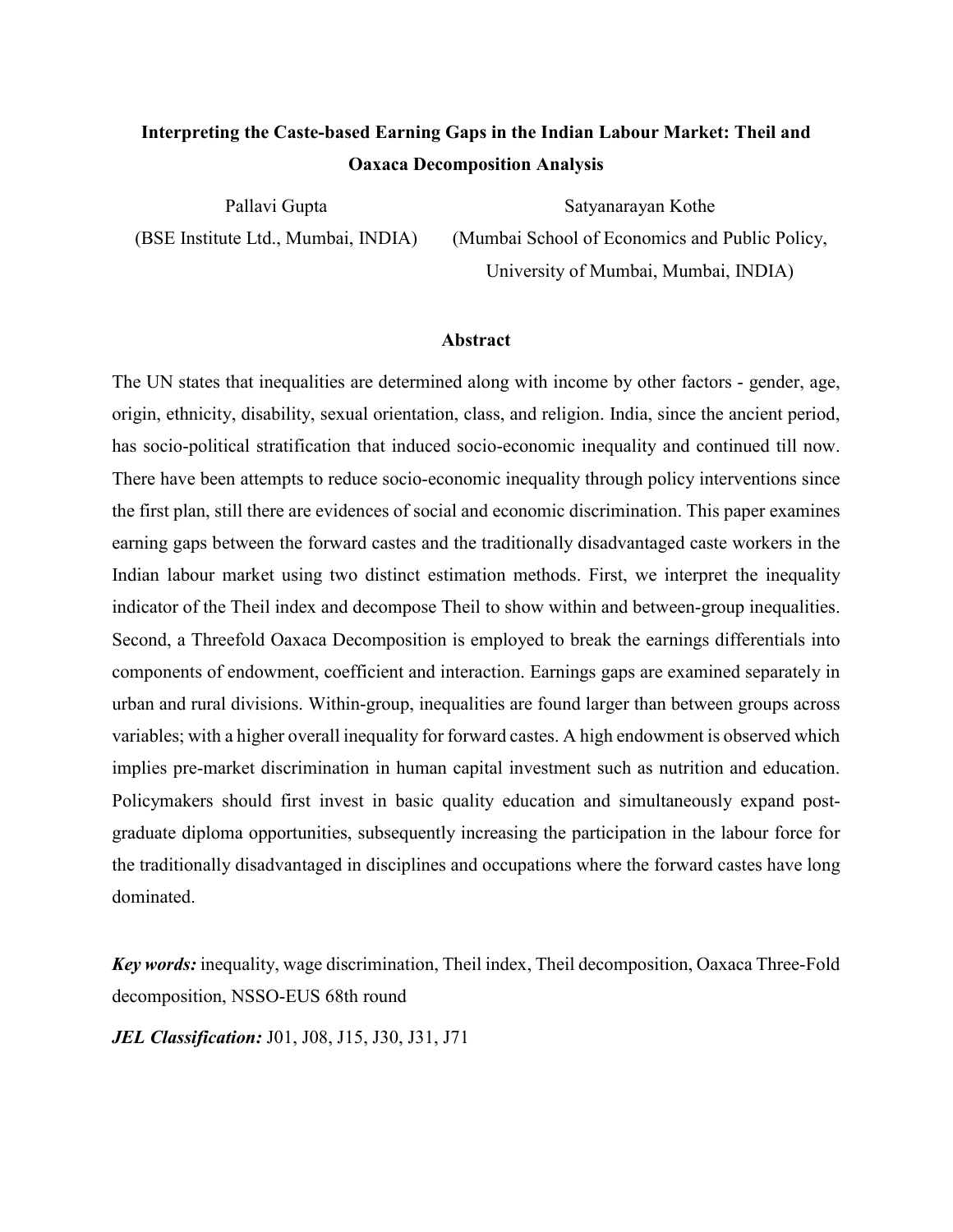## **1. Introduction**

India, since the ancient period, experienced socio-political stratification that induced socioeconomic inequality and continued till now. There have been attempts to reduce socio-economic inequality through policy interventions since the first plan. Despite the phenomenal economic growth in India in recent years, the UN reports that income inequality has increased in most developed countries including China and India since 1990 (UN, 2020). It further states that inequalities are determined along with income by other factors - gender, age, origin, ethnicity, disability, sexual orientation, class, and religion; these factors determine the inequalities of opportunities within and between countries (UN, 2020). The division of society into unequal and hierarchical social categories by limiting access to resources or services related to education, health, jobs, assets such as land and even exclusion from public participation and decision making has been the primary source of social stratification and has caused inequalities in opportunities and outcomes for those considered as 'lesser' or 'impure' to the traditionally advantaged groups (Das & Dutta, 2007). Such discrimination has implications in the labour market given that such divisions are rooted in the occupational division of labour with the lower or marginalised castes subject to low end, menial and manual work considered 'most degrading and ritually unclean' such as sweeping and leather work (Gang et al., 2012). In India, this peculiar concept of societal hierarchy has manifested itself into sharp contrast in incomes between the scheduled castes (SCs), scheduled tribes (STs) and other backward castes (OBCs) on one hand and the traditionally advantaged so-called forward castes (FCs) on the other. The first three: SCs, STs and OBCs are classified as underprivileged/ marginalised groups while the FCs are classified as a privileged group or high caste. Historically, the SCs are the untouchable group and have socially been placed outside of society for centuries. The second group, STs, are a group whose distinction is made based on language and cultural activities from the rest of Indian society. These two groups were often not allowed to participate in most of the economic decision-making process in India. The OBCs were classified as those who were not part of the former two groups and neither were part of the upper caste. This group is also deprived, both socially and economically. These four groups represent approximately 20, 8, 42 and 30 per cent of the population of India respectively (Reza et al., 2018).

Even among those traditionally disadvantaged groups, "within all scheduled castes some subcastes would be more dominant while sub-castes like *chamars* are unambiguously at the bottom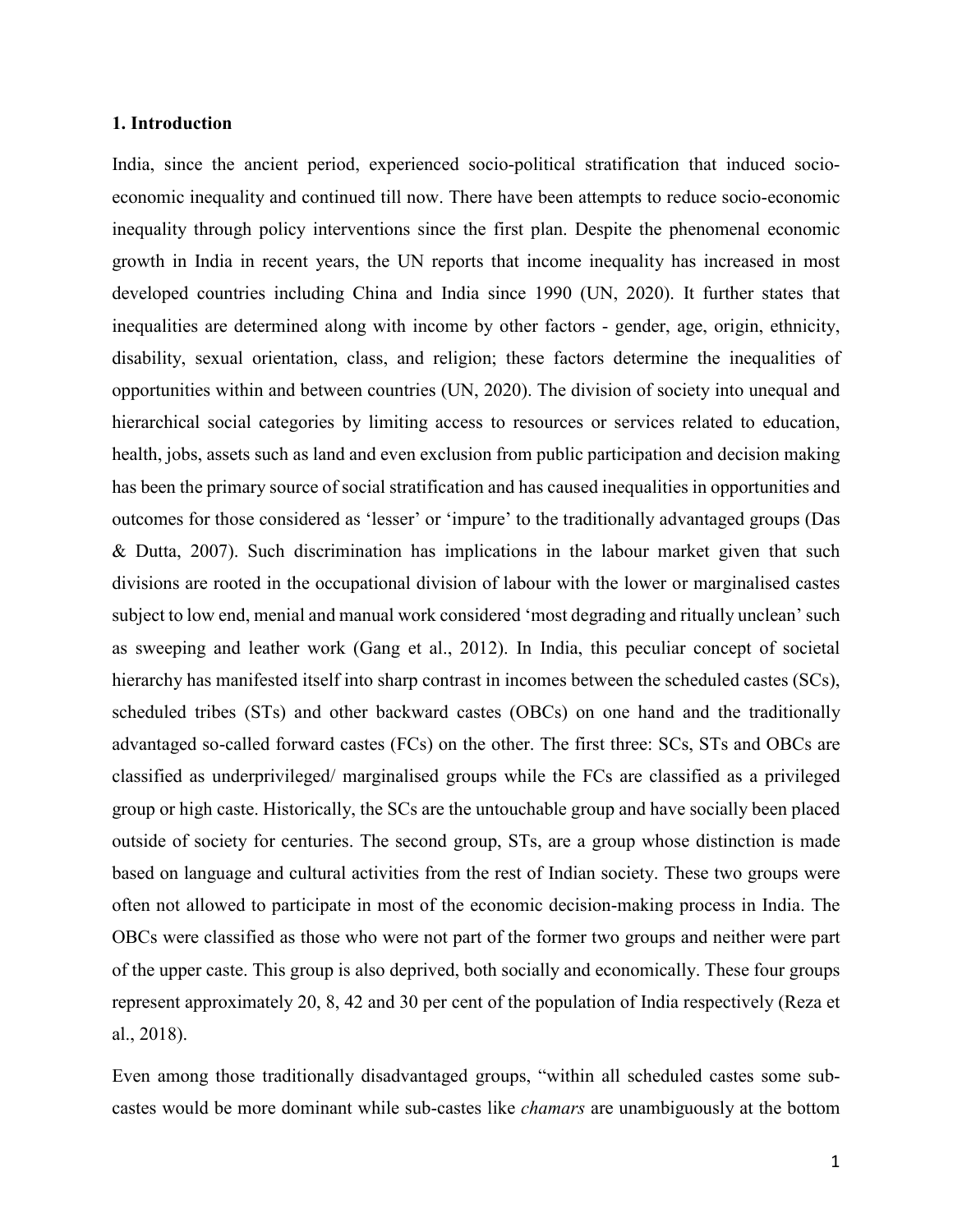of the societal hierarchy" (Das & Dutta 2007), therefore the scheduled castes have a higher incidence of poverty attributed to unequal treatment, higher incidence of unemployment, and earning significantly less than the non-scheduled castes (Deshpande & Sharma, 2016; Kijima, 2006). Literature has pointed towards discrimination of scheduled caste workers during hiring for example due to restrictions on taking up jobs traditionally done by higher caste workers, therefore, resulting in non-voluntary unemployment (Thorat, 2018). There are difficulties attached to attaining regular employment and labour market entry and even for those employed, the work conditions are associated with low payments and worse working conditions without any social security. The last of the National Sample Survey (2011-12) documents that as compared to the forward caste workers, the SCs are employed for a lesser number of days; with an average annual loss of employment of about 28 days. It shows the proportion of wage labourers is highest for the SCs at 63 per cent and even the unemployment rate among the SCs is 1.7 per cent more than the others. Studies have documented the extent of caste-based discrimination. A survey conducted during 1993 in four different states of India, showed that about 41 per cent of farm wage labourers were denied work such as harvesting and cultivation due to prejudice attached to lower castes (IIDS, 1993). In urban areas, a different study documented a similar prejudice faced in hiring; with scheduled castes having 67 per cent less chance of being called for an interview despite being equally qualified as the forward caste applicant (Attewell & Thorat, 2010).

It is seen that such contrast has not only manifested in occupational divisions as a reflection of a highly unequal labour market but also largely due to pre-existing 'visible' discriminations in access to education and educational attainment (Borooah & Iyer, 2007) and unequal wages working in same jobs (Banerjee & Knight, 1985; Das & Dutta, 2007) and 'implicit' ones as attitudes and behaviour of the employers (Gang et al., 2012) that elevates income disparities between the socially disadvantaged and forward group workers. Discrimination, therefore, fabricates a long run disadvantaged condition and limits the opportunities for one group to another (Bourguignon et al., 2007). There is little doubt that regardless of the form of discrimination, whether based on caste, race, gender or skin colour it does lead to significant gaps in earning opportunities and wages (Esteve-Volart, 2009; Klasen, 2018).

In the context of existing social discrimination, examining earnings gaps between castes can give insight into the core of the inequality problem. The objective of this paper, therefore, is to examine the earnings differentials between the forward castes and the traditionally disadvantaged groups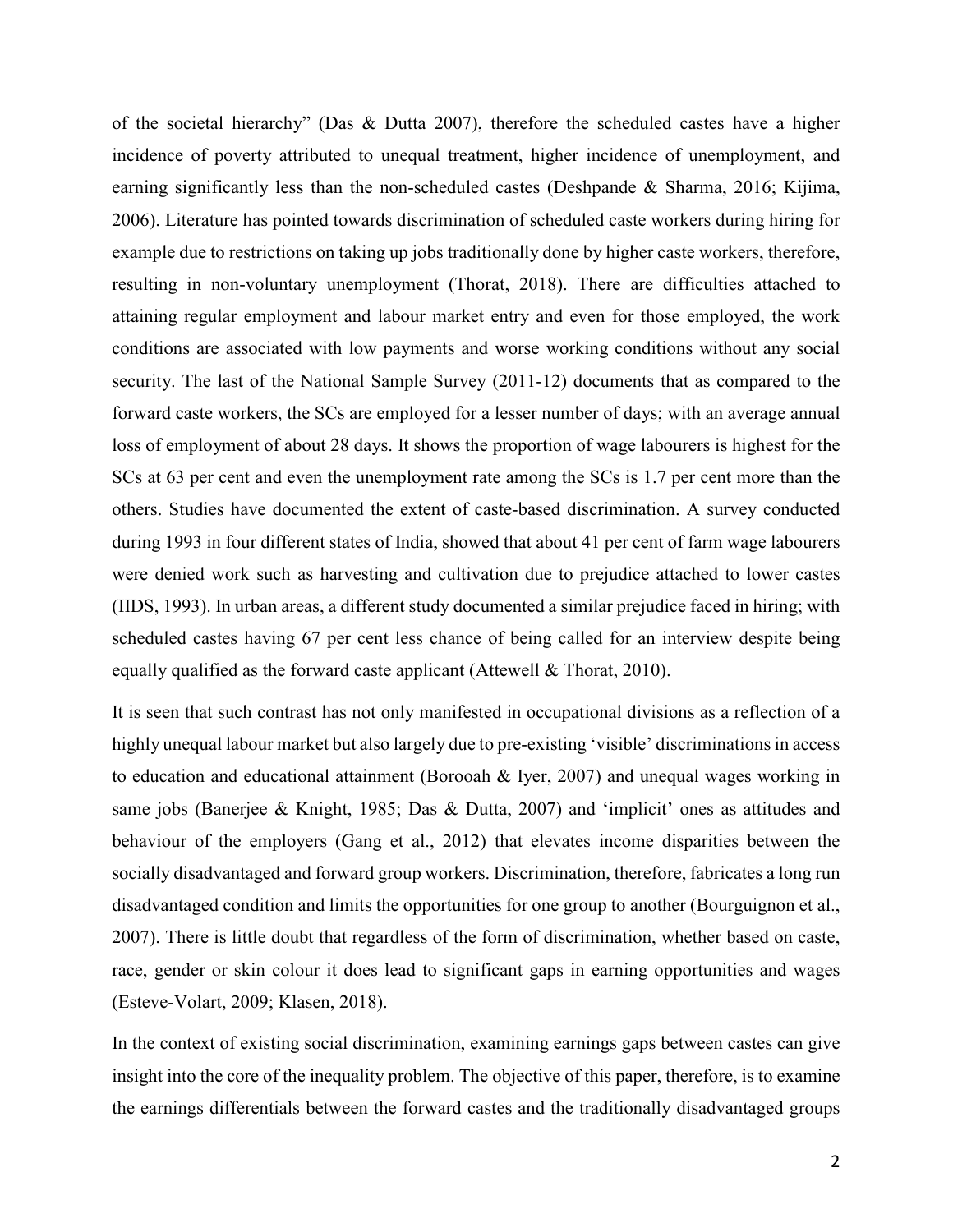such as the SCs, STs, and OBCs separately for the urban and rural divisions. We focus on using two different empirical approaches to achieve our objective. First is the Theil index. Theil allows us to examine aggregate disparities in earnings between castes, and we do this separately for region (rural/urban), sector (public/private) and gender (female/male) classifications. Subsequently, we decompose Theil into within and between groups allowing us to see which of the two is mostly causing such gaps. A more accurate method is through examining earnings gaps based on observable characteristics between groups is the Blinder-Oaxaca decomposition (Blinder & Oaxaca 1973). The methodology is widely used to understand labour market outcomes by groups such as gender, caste, region and so on where mean differences in log wages are decomposed following a regression model (Jann & Zurich, 2008, p. 2). Here, the way to interpret earning differentials is to decompose the observed gaps into i) endowments or 'observable characteristics'; ii) coefficient or 'unexplained component; and iii) interaction or part of the indirect effect that can be further decomposed into a 'pure indirect effect and meditated interactive effect' (Cotton 1988; Newmark 1988). This method is commonly applied in the Indian labour market and to study discrimination based on caste and/or gender segregations (Poddar & Mukhopadhyay, 2019; Das, 2018; Lama & Majumdar, 2018; Agrawal, 2013 among others).

The paper is organised as follows. Section 2, reviews the literature. In Section 3, the choice of data sources and methodology is mentioned. We also present the data description, number of variables and the use of dummy variables in Section 4. Subsequently, we explain the Theil Index and its decomposition along with the Oaxaca Decomposition method in Section 5. The empirical results are mentioned under Section 6. Section 7 concludes with discussion and policy implications.

## **2. Literature Review**

The role of caste-based discrimination in the Indian labour market is well documented by Madheswaran & Singhari (2016) describing significantly lower wages for SCs in both public and private sector and wage differentials attributable to occupational discrimination which means discrimination in access to employment; rather than discrimination within an occupation. In occupations witnessing the largest increases in wages (sectors such as IT and management), the share of marginalised workers is underrepresented, resulting in greater wealth concentration among forward castes in the recent decades (Bharti, 2018).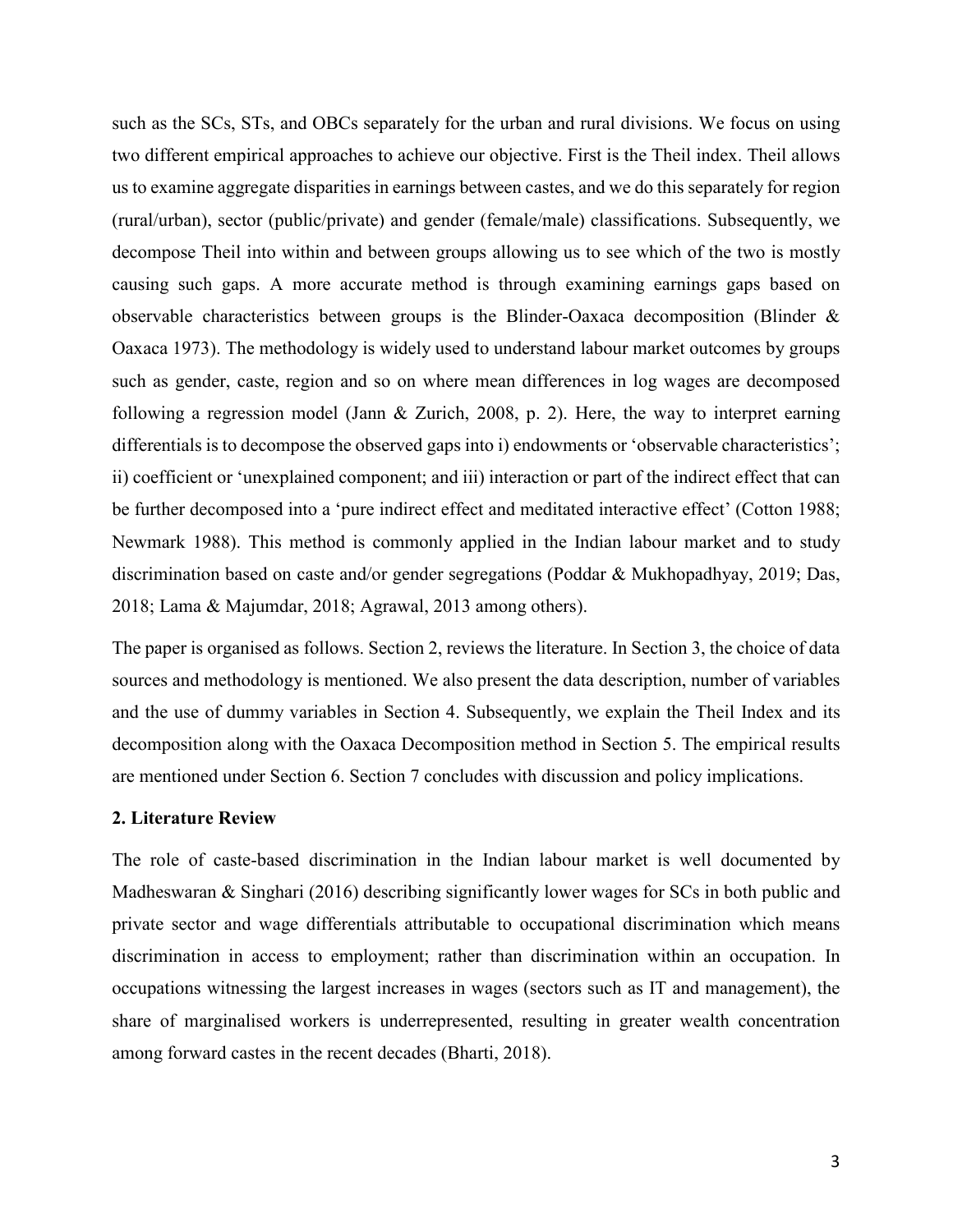While there has been extensive research on caste and wealth inequality, most papers have focused on differences in inheritance, access to education and discrimination (Borooah, 2005; Tagade et al., 2018). Zacharias and Vakulabharanam, 2011 highlight that economic differences among castes precisely conform to the caste hierarchy present in society. This suggests the existence of castebased 'group inequality' in India, a concept developed in Jayadev and Reddy (2011) to measure within inequality between groups in a population. Findings from IHDS data support this theory, showing that group indicators such as average skill-level, wealth and consumption are all ordered hierarchically along caste lines (Bharti, 2018). Lower educational attainment of backward castes means that they are differentially impacted by a loss of middle-skilled jobs, and the consequent inability to find work may make it harder for them to accumulate wealth and skills, thus aggravating inequality between castes. There seems to be a correlation between wage and education level of individuals from different socio-religious groups (Agarwal, 2013; Kingdon, 1998) where the focus is on the effect of differential returns to education to explain labour market outcomes. The differences in the quality and amount of education are thus understood as the main factors determining one's ability to secure regular salaried employment among the traditionally socio-disadvantaged classes.

NSS-EUS has been utilised in literature to estimate the degree of caste-based inequality in wages while considering demographic differences between groups. It is seen that within 'different age cohorts' of forward caste and traditionally disadvantaged groups, income gaps are increasing (Arabsheibani et al., 2018) and such gaps among workers with higher education are attributed to the prevalence of discrimination that results in lower wages (Madheswaran and Attewell, 2007). Sidkar (2019) attempts to determine earning differentials between the "formal and informal" sector for socio-religious group individuals, showing a significant relationship in case of socio-classified groups between wages and education levels, while considering all educational levels, and yet persons belonging to general category with higher educational level are able to get better jobs, none of the other three groups, i.e., the SCs/STs and OBCs seem to show any substantial impact of higher education on wages.

Although caste is principally an Indian phenomenon, its effect on wages is studied in other countries like Nepal and Bangladesh using Blinder Oaxaca decomposition techniques to find large wage differentials. Mainali et al. (2016) uses Blinder-Oaxaca decomposition techniques to find that wage-differentials due to caste are large, though this caste-based wage-differential is caused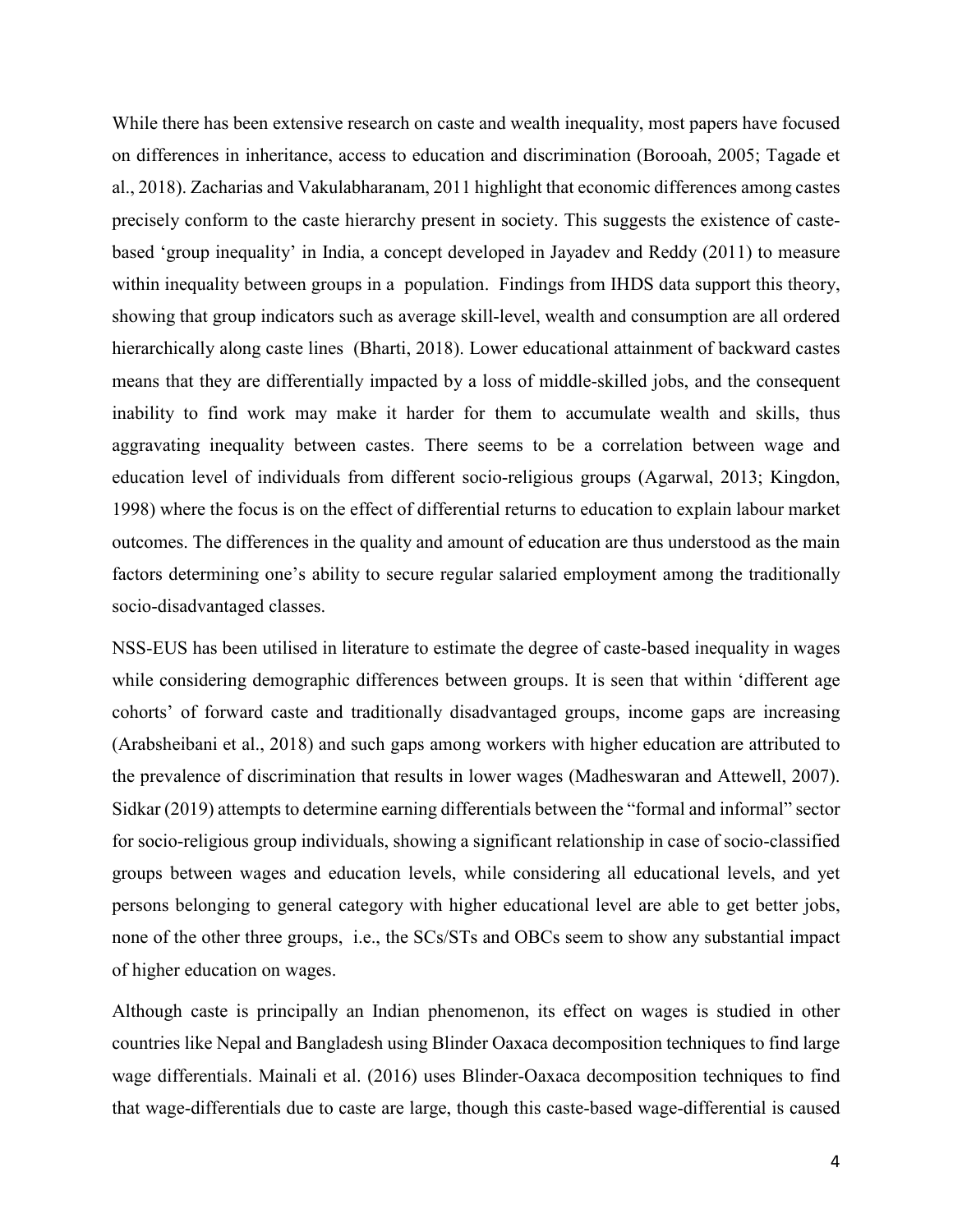by the difference in investments in "human capital" and also low opportunities for "high-paying" jobs. Their decomposition method is expanded to consider firm sizes, and they also find that underrepresentation of lower castes in larger firms contributes significantly to the overall wage differential. Karki & Bohara (2014) conduct a Blinder-Oaxaca as well as a non-parametric decomposition analysis on monthly earnings data from Nepal and find that "differences in endowment" causes significant gaps in wages between Dalits and non-Dalits. Decomposition analysis conducted on data from Bangladesh also suggests the existence of a strong gender-based sticky floor effect i.e., wage-differentials due to discrimination are highest among low quintiles of the income distribution, and a "weaker glass-ceiling effect" (Faruk, 2019).

Within the Indian context, Blinder-Oaxaca decomposition has been employed to understand caste-based differences in various contexts. Sangwan (2020) conducted a decomposition analysis on India Human Development Survey data from 2005 to 2011-12 to find whether credit access varied based on caste. Substantial evidence for caste-based differences in credit access is found after correcting for selection bias. Bhuyan et al. (2018) used Oaxaca-quantile decomposition techniques to analyse differences in food security of backward and forward castes in both rural and urban India. Unsurprisingly, they found that the incidence of food insecurity was higher among lower castes, though more of this differential was explained through differences in overall identity than caste. Kumar and Pandey (2021), have explained the factors contributing to large discrimination caused by lack of formal employment in India using a three-fold Blinder Oaxacadecomposition method.

Some recent studies reinstate the continuing influence of caste on wealth inequality. Thorat and Madheswaran (2018) find asset ownership differences to be the most enduring source of castebased inequality in consumption spending (followed by differences in educational qualifications). Importantly, they find that the magnitude of the wage differential as a consequence of caste varies across the wage distribution: it is higher in the upper quintiles and lowers among the bottom quintiles. This is in contradiction to Mainali et al. (2016) who finds that in Nepal, the greatest discrimination occurs at the lowest quintiles of the wage distribution. In agreement with Mainali et al. (2016), using Oaxaca decomposition techniques, Khanna (2012) finds a higher gender wage differential among lower quintiles of the wage distribution when compared to the uppermost quintiles. The impact of reservation policies on income inequality between castes is studied in Brennan et al. (2006), however, there are fewer attempts to understand the implications of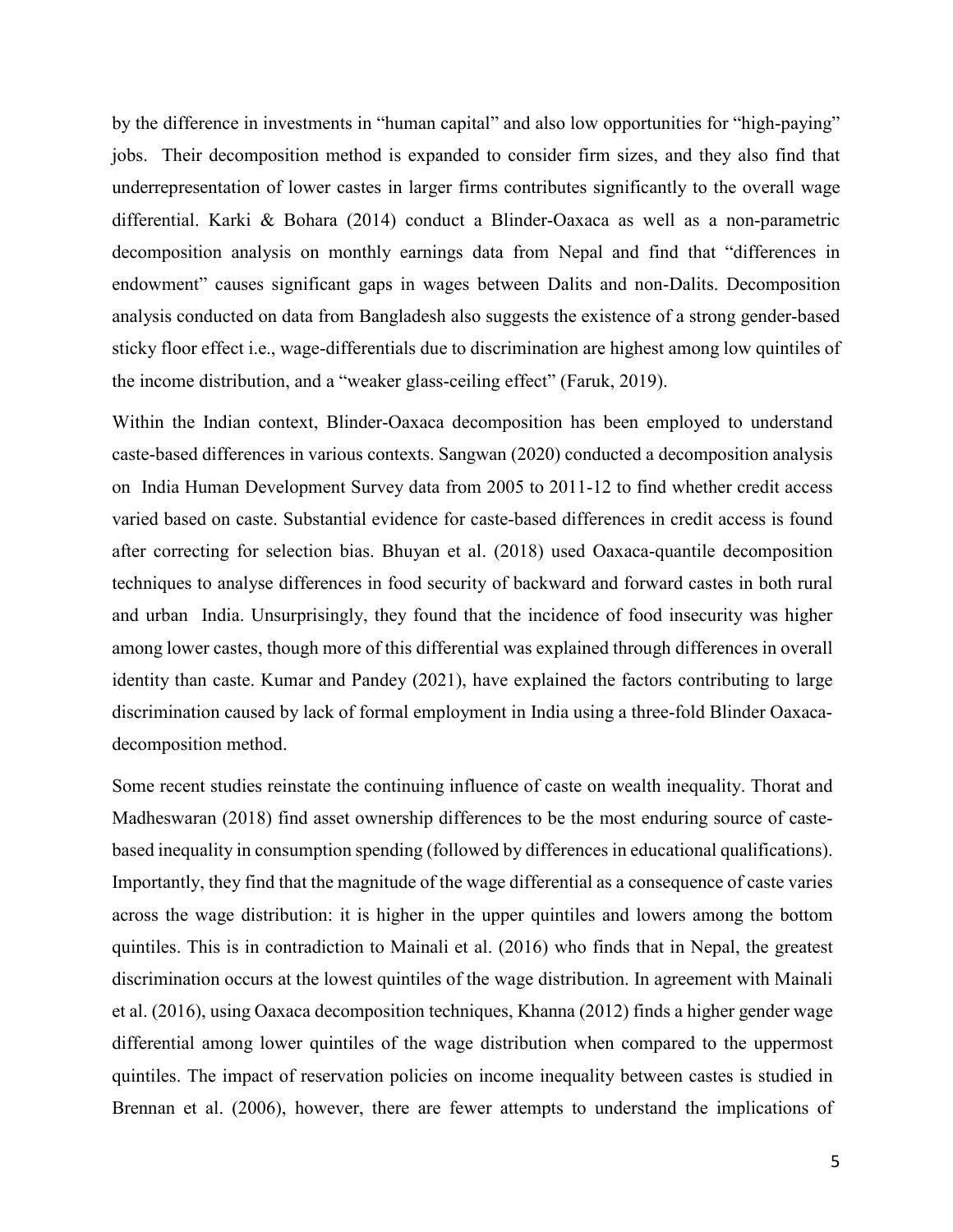discrimination causing a persistent wage inequality among different castes. This paper attempts to fill the gap, by incorporating rural and urban populations and also studying discrimination within different occupational divisions.

## **3. Data Sources and Methodology**

For this paper, a micro-individual data file for the 68th round (2011-12) is accessed to calculate both Theil index and its decomposition, and subsequently Three-Fold Oaxaca decomposition; the detailed explanation for both is done subsequently under this section.

For our analysis, we include four social classifications: scheduled tribes (STs), scheduled castes (SCs), other backward categories (OBCs) and 'others' or general category workers. For notification purposes, we use FC for all forward caste (referred to as "Others") workers, and NFC for all those belonging to backward caste (including SCs, STs, OBCs). We include both rural and urban workers in the regular salaried category of the Indian labour market.

Data for wages in NSS-EUS is available for employed individuals as regular salaried and casual workers. Wages are given in rupees as 'received or receivable' on a weekly work done basis. For analysis purposes, we focus on wages paid in cash and kind and convert wage and salary earnings that are given as current weekly status (CWS) to a 'daily rate'. The daily rate<sup>1</sup> is thus derived as a ratio of the given weekly wage and the number of either half-day or full-day work for the given week. We exclude exclusive gender and religious segregation from this analysis. For occupations, Broad occupational divisions as per NCO 2004 is considered<sup>2</sup>.

In the context of widening gaps in incomes and opportunities, we interpret earning differentials (and its components) between the forward caste workers (FC) and the non-forward caste workers (NFC). We use two different approaches in this paper to analyse discrimination in wages and occupations. First, a common measure used for evaluating income inequality is the Theil index that was originally proposed by Theil (1967) and is widely applied to social and economic sciences mostly because of its decomposability (Liao, 2016; Akita 2003; Allison, 1978). For this paper, we calculate the Theil index using the STATA software's inbuilt command "ineqdeco" following the

1

 $^1$  Accordingly, the NSS survey considers 'full day' if an individual works on any activity in one day for four hours or more and it considers 'half day', if work is between one to four hours in one day.

<sup>&</sup>lt;sup>2</sup> See Notes for Occupational Divisions; NCO 2004.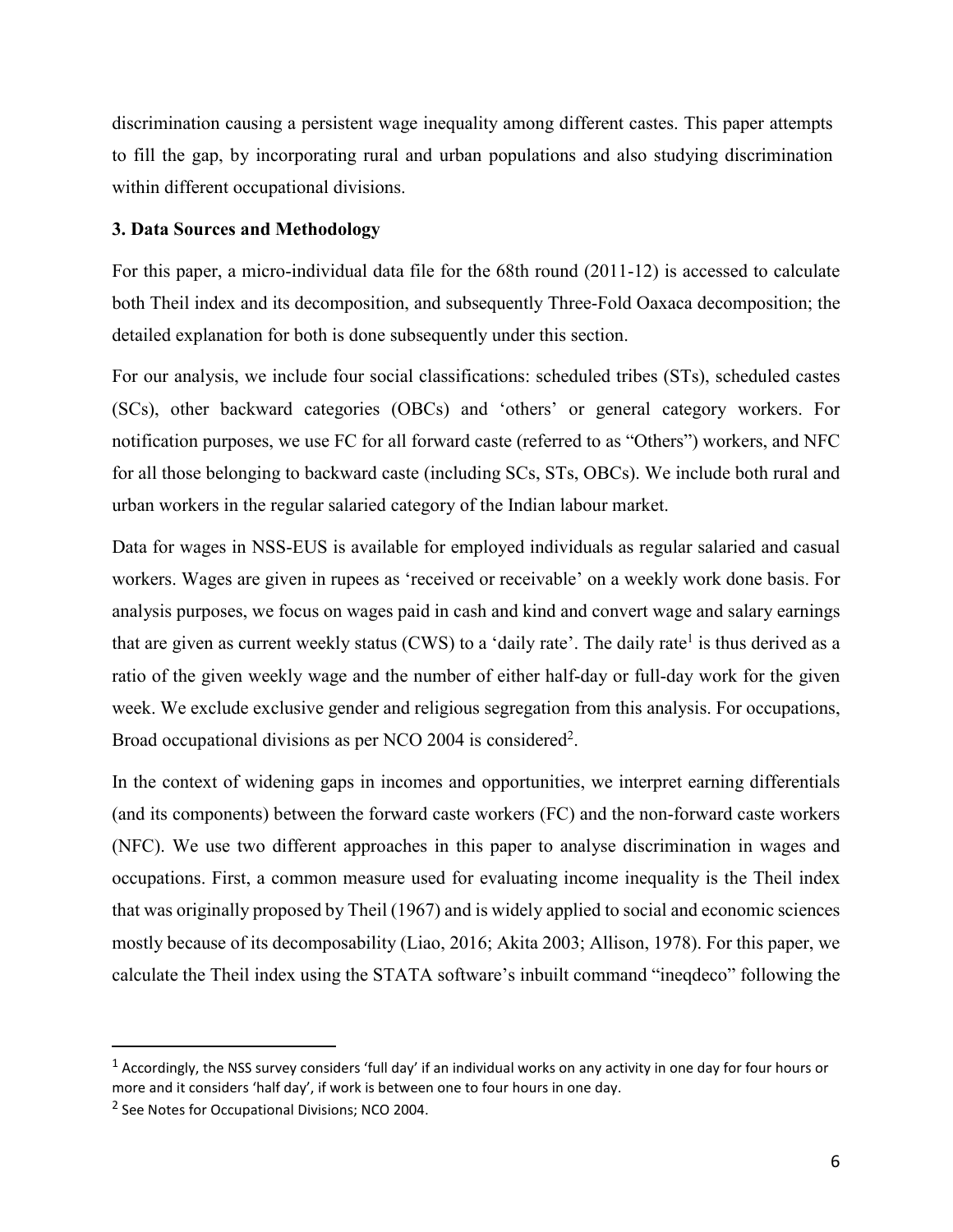Stephen P. Jenkins model of Theil Index (Jenkins, 1999)<sup>3</sup>. We utilise the Theil index to calculate aggregate income differentials between the *FC* and the *NFC* based on gender, sector and region. Subsequently, we decompose the Theil index into 'within' and 'between' components. Decomposing Theil Index is helpful since it allows us to show the extent of wage discrimination prevalent between non-forward caste and forward caste workers belonging to the same group (Liao, 2016). Previous literature has documented the role of 'within groups' to be a significant contributor to overall inequality in India. Theil also incorporates decomposition for multilevel data such as that provided under NSSO unit record (micro-level) data. A refined methodology as explained in Liao (2019) takes into account 'glass-ceiling' and 'glass-floor effects' that further decomposes within-group inequality in two subcomponents. We leave this formulation outside the scope of this paper.

Our second approach is to employ the Oaxaca Decomposition technique. We use the STATA inbuilt command (Oaxaca) developed by Ben Jann (Jann, 2008; Jann & Zurich, 2008). This method allows us to essentially segregate the differences in mean wages into "endowment" and "coefficient components". Differences in productivity variables represent differences in wages due to skill, whereas differences in coefficients represent potential discrimination. Mincerian Earnings Function (Mincer, 1974) is calculated to study the impact of education and experience on wages. OLS regression is run separately for the four divisions of castes: SCs, STs, OBCs and others. Estimation of returns to schooling is a crucial piece in completing the study of unequal distribution of wages across the population since it helps in shedding light on why certain groups may remain disadvantaged in terms of earnings, and why education does improve earnings. Estimating Returns on education brings out the level of discrimination and inequality faced by the disadvantaged groups at each level of education. It also helps us analyse which group of the four divisions face more barriers (and whether they do at all) in climbing the education level.

## **4. Number of Observations, use of dependent, independent and dummy variables**

.

<sup>&</sup>lt;sup>3</sup> Ineqdeco estimates different inequality indices that are commonly used by researchers. It also allows decompositions by subgroups that are helpful in estimating inequality profiles at a point in time, and shift-share analysis. Ineqdeco estimates inequality indices that belong to single parameter Generalised Entropy class GE (a) for  $a = -1, 0, 1, 2$ ; the Atkinson class A(e) for  $e = 0.5, 1, 2$ ; the Gini Coefficient, and the percentile ratios p90/ p10/ and p75/ p25. The more positive the inequality indices, GE (a) is more sensitive to income difference at the top of the distribution, the more negative inequality indices reflect greater sensitivity to difference at the bottom of the distribution. GE (0) is the mean logarithmic deviation, GE (1) is the Theil index, and GE (2) is the half the square coefficient of the variation (also see Stephen P. Jenkins (2008) for detailed explanation of ineqdeco).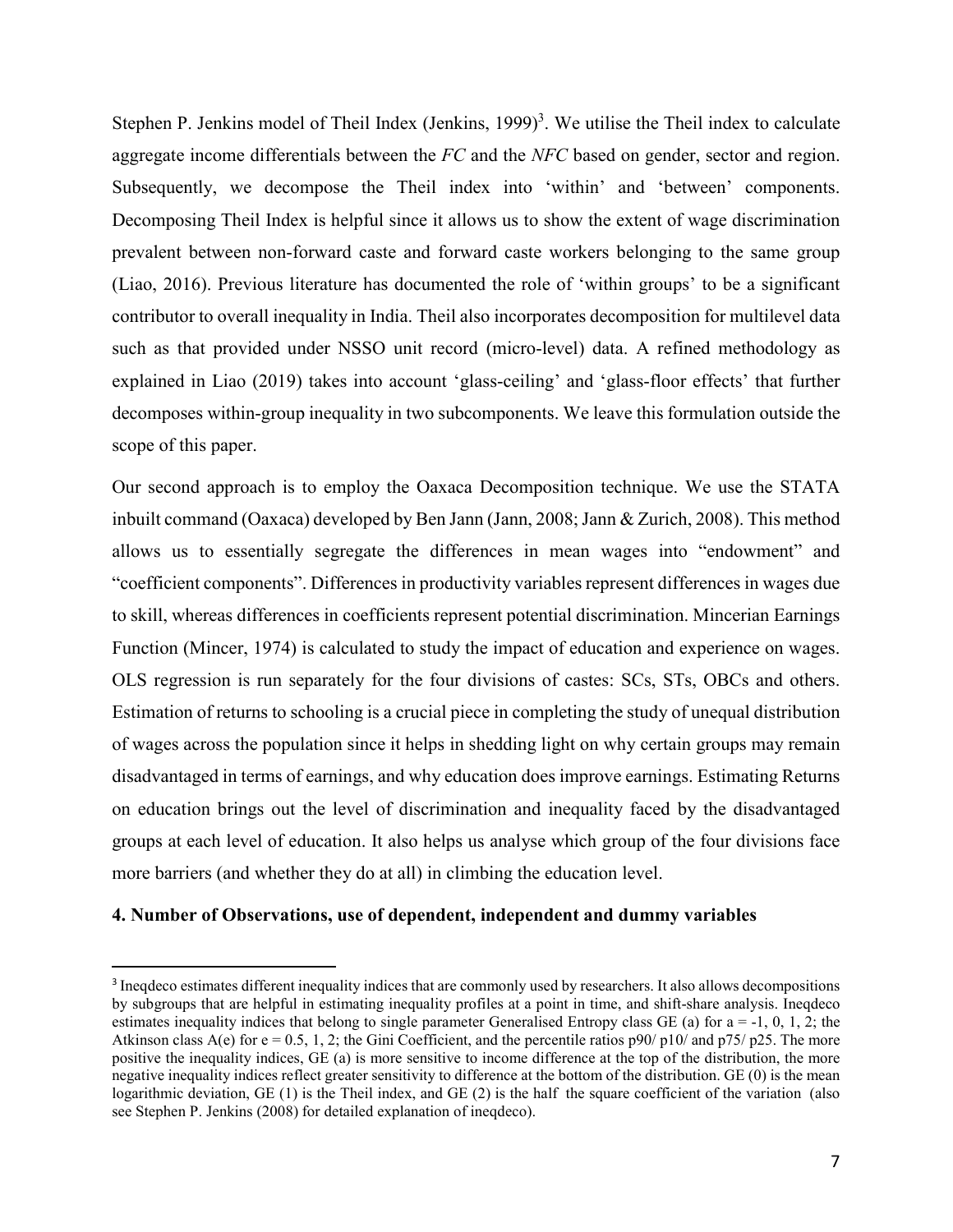After filtering data from the unit level data files of NSSO, the total number of observations are 70,067 individuals, of which 20,125 are those belonging to  $FC$  and 49,942 are those belonging to the NFC. We take the value of the dependent variable of probit (selection) as 1 if an individual wage is  $> 0$ , and 0 otherwise. Therefore, we include workers with non-zero income in the age bracket of 15 to 60 years. The workers belonging to the regular salaried and casual labour market are considered.

We take the dependent variable (outcome of interest) to be the natural log of daily wage. Variables of age, levels of education, region, occupation and industry are taken as predictors. The data does not provide years of work experience; therefore, we use age as an approximation to experience. We use different dummy variables for controlling the household characteristics such as gender (male/ female), type of employment (regular/ casual) and sector (rural/ urban) to get a better estimate for establishing a relationship between education and wages for each caste category separately (Please see Appendix 1 for details).

A previous round of NSS (64th round), documents participation and expenditure in education along with the years of formal schooling among the population covered in the survey between age 5 to 29 years. The level of 'general education' provides the maximum level of education completed, which is similar to the NSS-EUS. *Codes*<sup>4</sup> assigned for all levels of education are as follows: "primary (06)", "middle (07)", "secondary (08)", "higher secondary (10)", "diploma/ certificate course (11)", "graduate (12)" and "postgraduate and above (13)".

## **5a. Explanation of Theil's Index and its Decomposition Method**

First, total inequality as measured by Theil is given as:

$$
T = \frac{1}{N} \sum_{j=1}^{N} \frac{x_j}{\bar{x}} \ln \frac{x_j}{\bar{x}}
$$

Here  $j = 1, 2, 3, ..., n$  with  $x_i =$  individual's (*j*) income,  $\bar{x} =$  mean income and  $N =$  size of the population.

Equation (1) above can be additively decomposed into two parts:

.

<sup>4</sup> Please note that codes assigned are not the same as "average years of education".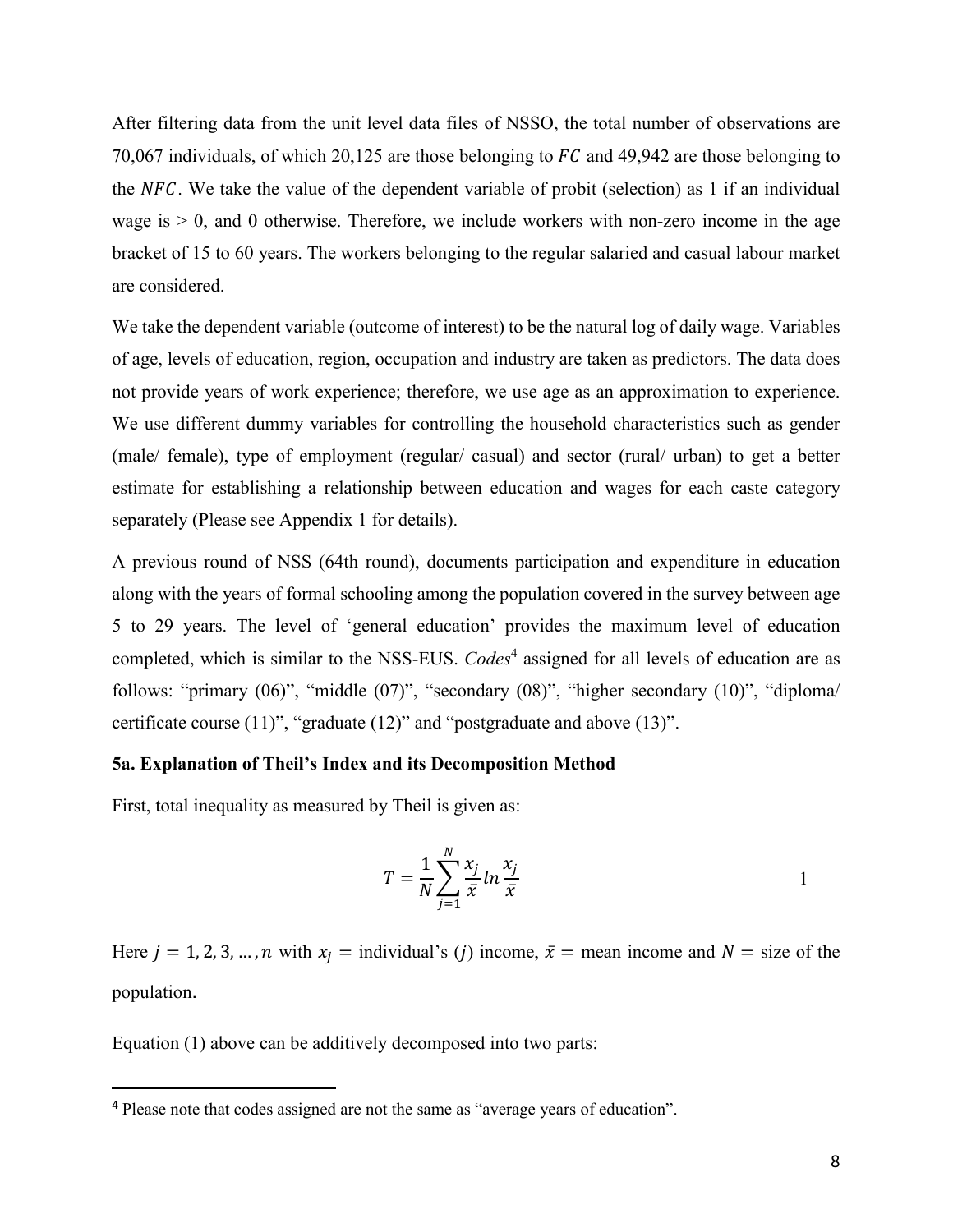$$
T_b = \sum_{k=1}^{K} y_k \ln \frac{\bar{x}_k}{\bar{x}}
$$

First being the "between group" inequality here,  $y_k =$  subgroup K's income shares as a proportion of the total income of full sample,  $\bar{x}_k$  = group *k*'s mean income.

$$
T_{w} = \sum_{k=1}^{K} y_{k} \sum_{j=1}^{n_{k}} y_{jk} \ln \frac{x_{jk}}{\bar{x}_{k}}
$$

The second being the "within-group" inequality. Here,  $jk =$  income share of an individual (j) within subgroup k, and  $x_{jk}$  = individual *j*'s income within subgroup k.

#### **5b. Explanation of Three-fold Blinder Oaxaca Decomposition Method**

First taking the gross wage differential (denoted as  $W$  between the  $FC$  and the  $NFC$  groups is the difference in the predicted logarithmic daily wages of the two groups (the higher wage group:  $FC$ ; and the lower wage group:  $NFC$ )

$$
W = E(Y_{FC}) - E(Y_{NFC})
$$
 4

Here,  $E = (Y)$  is the "expected value" of the log of daily wage of the workers in the FC and NFC group as indicated by the subscript.

Taking the logarithmic daily wage rate as a dependent variable, and demographically different characteristics of age, education, sector and region as predictors, the OLS wage equation is written as:

$$
Y_k = X'_{k} \beta_k + \varepsilon_k; \ E(\varepsilon_k) = 0, k \in \{NFC, FC\} \tag{5}
$$

Where X is a vector containing the predictors in subgroup  $k$ ,  $\beta$  is the slope parameter or the coefficient and  $\varepsilon$  is the error term with zero mean and constant variance. The subscript  $k$  denotes subgroups of the previously defined  $FC$  and  $NFC$  workers.

Since  $E(\beta_k) = \beta_k$  and  $E(\varepsilon_k) = 0$  as stated earlier, equation (5) gives us: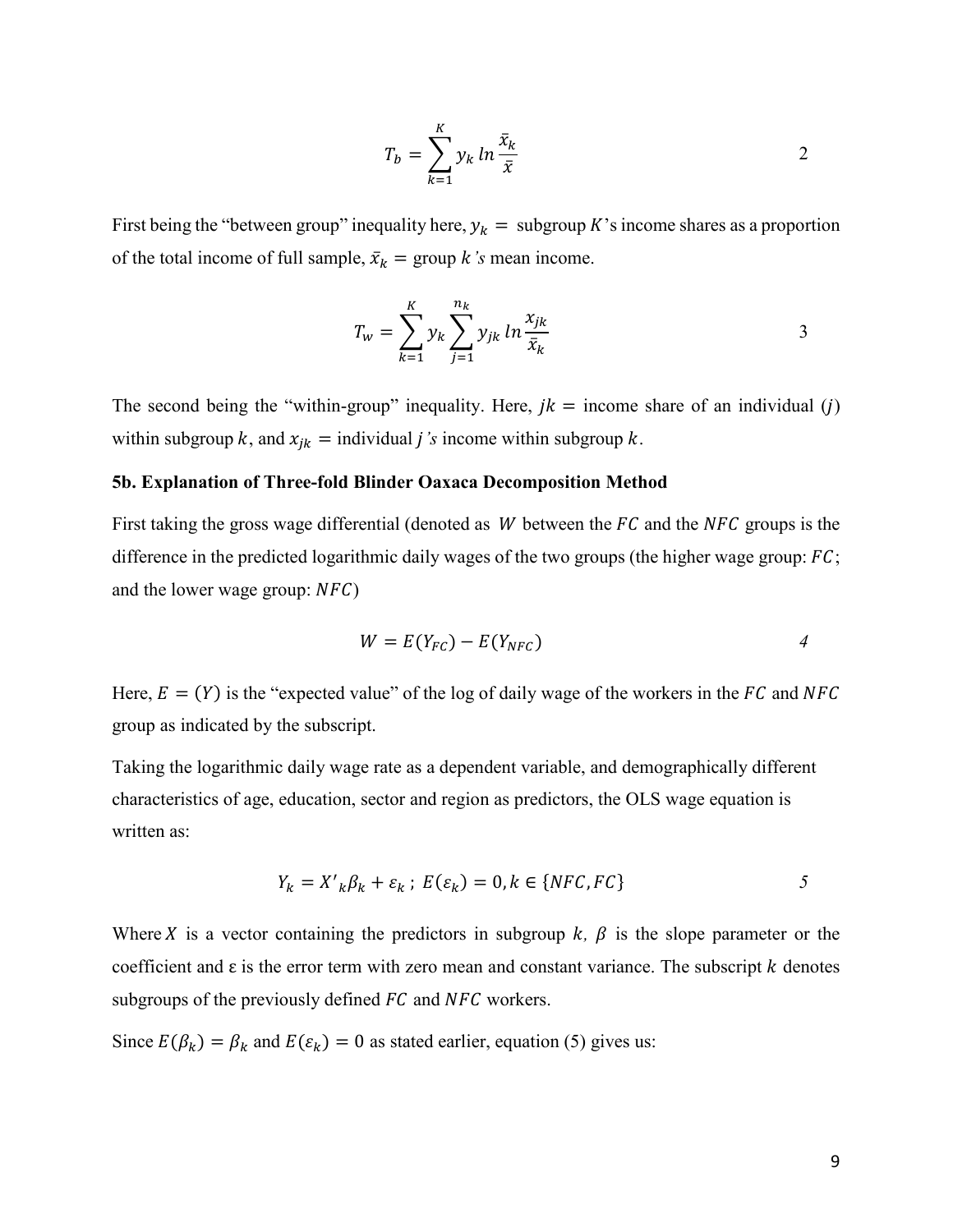$$
E(Y_k) = E(X_k)' \beta_k \tag{6}
$$

Combining the equations (4) and (6) we get

 $\overline{a}$ 

$$
W = E(X_{FC})'\beta_{FC} - E(X_{NFC})'\beta_{NFC}
$$

To break down the overall difference into contributing components, equation (7) can be rewritten as:

$$
W = [E(X_{FC}) - E(X_{NFC})]' \beta_{NFC} + E(X_{NFC})' (\beta_{FC} - \beta_{NFC}) + [E(X_{FC}) - E(X_{NFC})]' (\beta_{FC} - \beta_{NFC})
$$
 8

Of which, the first term or the endowment component shows how much of the earnings differentials between two groups are caused by the differences in regressors. This term will measure the expected change in an individual  $NFC$ 's average earnings if he/she had  $FC$ endowments (or observable characteristics of human capital). The endowment component is written as:

$$
E = [E(X_{FC}) - E(X_{NFC})]' \beta_{NFC}
$$
 9

The second term or the coefficient component shows the contribution of differences in coefficients of the two groups. Simply put, a coefficient component will measure the "expected change" in  $NFC$ 's average earnings if he/she had an  $FC$  coefficient. This is written as:

$$
C = E(X_{NFC})'(\beta_{FC} - \beta_{NFC})
$$

And the third term or the interaction component considers the presence of endowments and coefficient differences at the same time or occurring simultaneously. Interaction is written as:

$$
I = [E(X_{FC}) - E(X_{NFC})]'(\beta_{FC} - \beta_{NFC})
$$

Equation (8) is the Threefold decomposition and substituting (9), (10) and (11) we get

$$
W = E + C + I \tag{12}
$$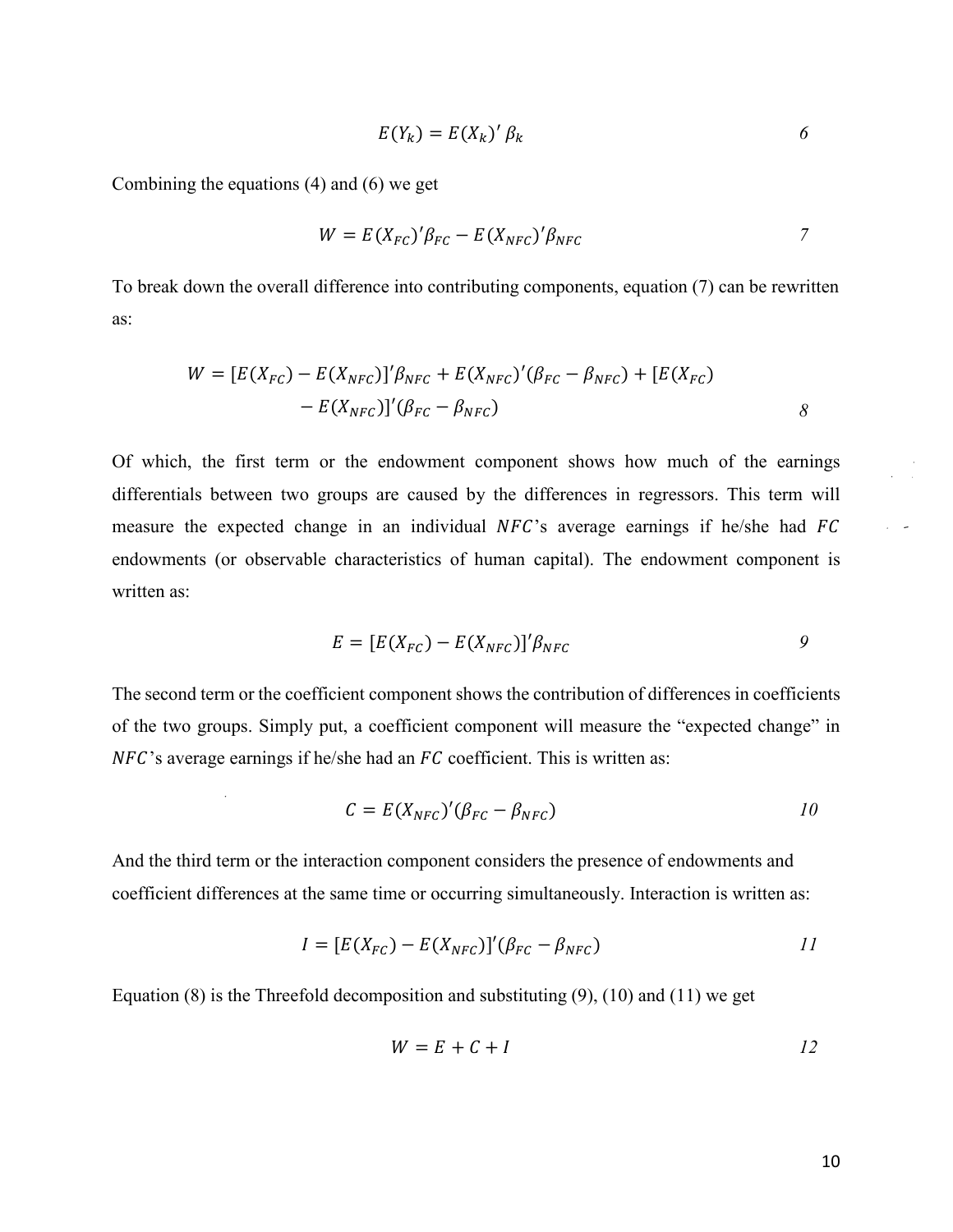#### **6a. Empirical Results: Theil Index and Wage disparities 'between' and 'within' group**

To examine the overall inequality in wages we decompose the Theil index into between-group and within-group inequalities. The results are presented in Table 1. While employment shares of  $NFC$ individuals (SC, ST and OBCs together) constitute about two-thirds of the total employment share, the mean wages are significantly lower than the other caste  $(FC)$  individuals. Male workers earn higher wages than female workers and this is observed across regions, sectors or even the nature of work. Not just the gender gaps are significant between the disadvantaged groups, we also note higher wage inequality among female workers, and this is true for both  $FC$  s and  $NFCs$ .

The  $FC$  workers overall show a greater inequality which is 0.5515 and a lower inequality 0.3909 for NFC workers. FC females and FC males both show higher inequalities as compared to NFC females and males respectively. In the rural sector, the  $FC$  workers show a higher inequality at 0.4359 and urban  $FC$  workers show higher inequality at 0.4762.

Rural and NFC workers contribute to more than 80 per cent employment share, yet they earn less than three fourth of what an average  $FC$  worker earns. Within-group inequality is greater than between-group inequalities across socially disadvantaged individuals. The urban NFC constitutes about 60 per cent as employment share, while the average wage for such individuals is significantly lower than the urban  $FC$  individuals. Despite workers in the urban regions earning higher wages overall, there is a higher inequality prevalent in urban areas simultaneously and this is mainly attributable to "within-group inequality".

Among the NFC individuals, the share of other backward caste individuals is higher and that corresponds with a higher wage as compared to the rest of the  $NFC$  individuals. Inequalities observed for all social disadvantaged groups is much less than the forward group. And "withingroup" proportions are greater than between groups in total wage across the social groups. For rural regions, we see that the between-group inequality contributes to less than 4 per cent of total inequality, this inequality share remains low for urban segregation of  $NFC$  and  $FC$  individuals at less than 8 per cent of total inequality.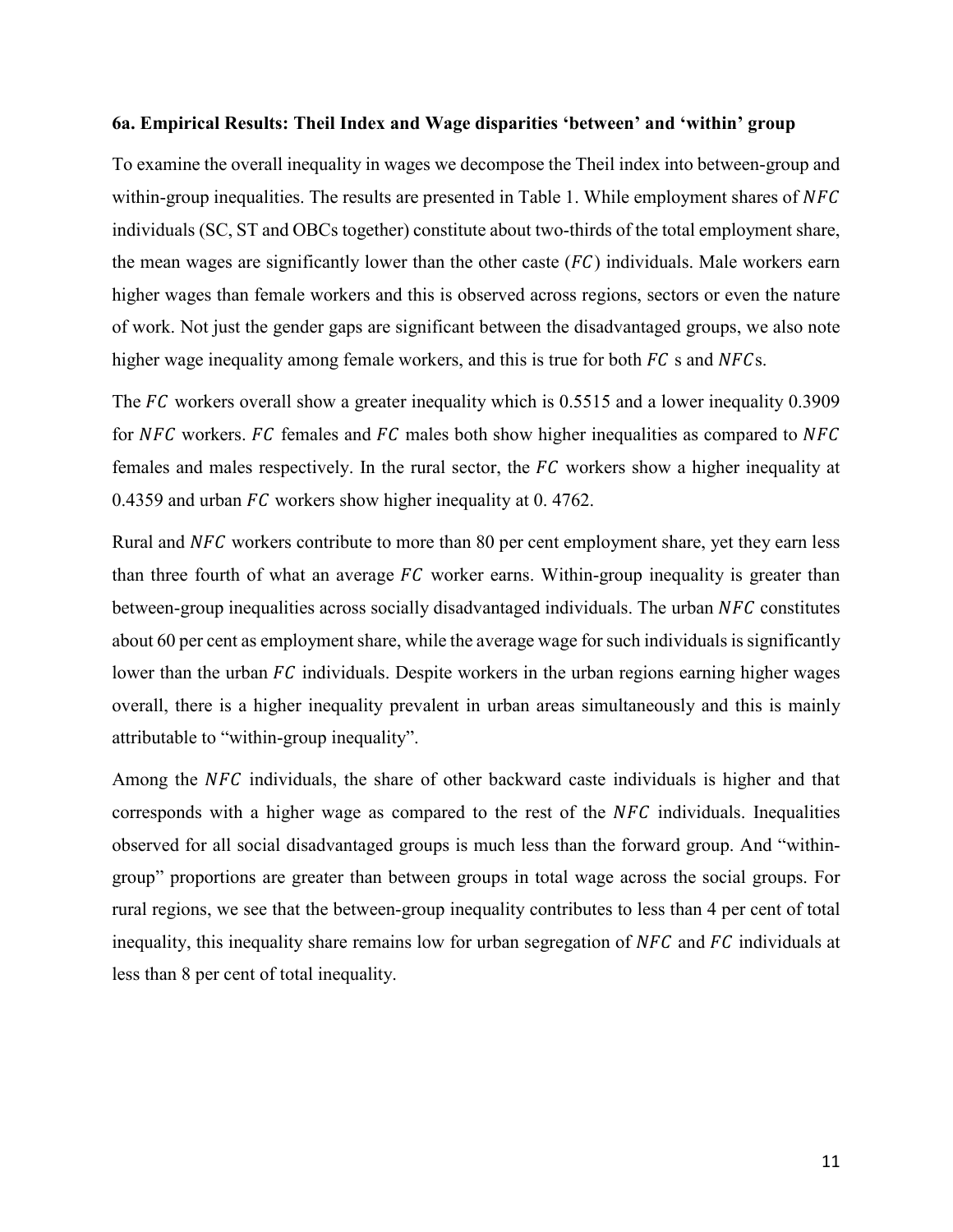|                          | <b>Employment</b> | Mean   | Gini   | <b>Theil</b> |        |                     |        |                      |
|--------------------------|-------------------|--------|--------|--------------|--------|---------------------|--------|----------------------|
| <b>Social Group</b>      | Share $(\% )$     | Wage   | index  | index        |        | <b>Within Group</b> |        | <b>Between Group</b> |
| <b>Non-forward Caste</b> | 74.93             | 186.71 | 0.4487 | 0.3909       |        |                     |        |                      |
| <b>Forward Caste</b>     | 25.07             | 368.27 | 0.5457 | 0.5515       |        |                     |        |                      |
| <b>Total Inequality</b>  |                   |        | 0.5059 | 0.5067       | 0.4547 | 89.74%              |        | 0.0518 10.22%        |
| <b>Schedule Tribe</b>    | 9.48              | 155.28 | 0.4717 | 0.4752       |        |                     |        |                      |
| <b>Schedule Caste</b>    | 24.96             | 168.55 | 0.4192 | 0.3479       |        |                     |        |                      |
| <b>OBC</b>               | 40.49             | 205.27 | 0.4529 | 0.3875       |        |                     |        |                      |
| <b>Others</b>            | 25.07             | 368.27 | 0.5457 | 0.5515       |        |                     |        |                      |
| <b>Total Inequality</b>  |                   |        | 0.5059 | 0.5067       | 0.451  | 89.01%              |        | 0.0557 10.99%        |
| <b>NFC Female</b>        | 79.38             | 123.9  | 0.4546 | 0.4399       |        |                     |        |                      |
| <b>FC</b> Female         | 20.62             | 299.81 | 0.605  | 0.6644       |        |                     |        |                      |
| <b>Total Inequality</b>  |                   |        | 0.5385 | 0.6108       | 0.5265 | 86.20%              |        | 0.0842 13.79%        |
| <b>NFC Male</b>          | 73.62             | 206.76 | 0.4295 | 0.358        |        |                     |        |                      |
| <b>FC</b> Male           | 26.38             | 384.11 | 0.5302 | 0.5261       |        |                     |        |                      |
| <b>Total Inequality</b>  |                   |        | 0.4857 | 0.4687       | 0.4252 | 90.72%              | 0.0435 | 9.28%                |
| <b>Rural NFC</b>         | 81.89             | 144.54 | 0.3816 | 0.2907       |        |                     |        |                      |
| <b>Rural FC</b>          | 18.11             | 211.25 | 0.4801 | 0.4359       |        |                     |        |                      |
| <b>Total Inequality</b>  |                   |        | 0.4103 | 0.338        | 0.3261 | 96.48%              | 0.0124 | 3.67%                |
| <b>Urban NFC</b>         | 61.47             | 295.42 | 0.4656 | 0.3814       |        |                     |        |                      |
| <b>Urban FC</b>          | 38.54             | 511    | 0.515  | 0.4762       |        |                     |        |                      |
| <b>Total Inequality</b>  |                   |        | 0.5069 | 0.468        | 0.4307 | 92.03%              | 0.0372 | 7.95%                |

**Table 1: Wage Gap Decomposition based on Caste (2011- 12)** 

*Source: Authors own calculations based on NSS 2011-12 data.* 

## **6b. Empirical Results: The Threefold Blinder Oaxaca Decomposition**

From Table 2, education is significantly and positively related to the log of daily wages, however for the exception of below primary levels across castes, and a negative relationship (see *below primary* coefficient) for the forward castes (*others*) signifying perhaps both opportunities and motivations for forward castes to pursue further education. Higher coefficients for post-graduation across the castes indicate greater returns to higher education followed by graduation giving the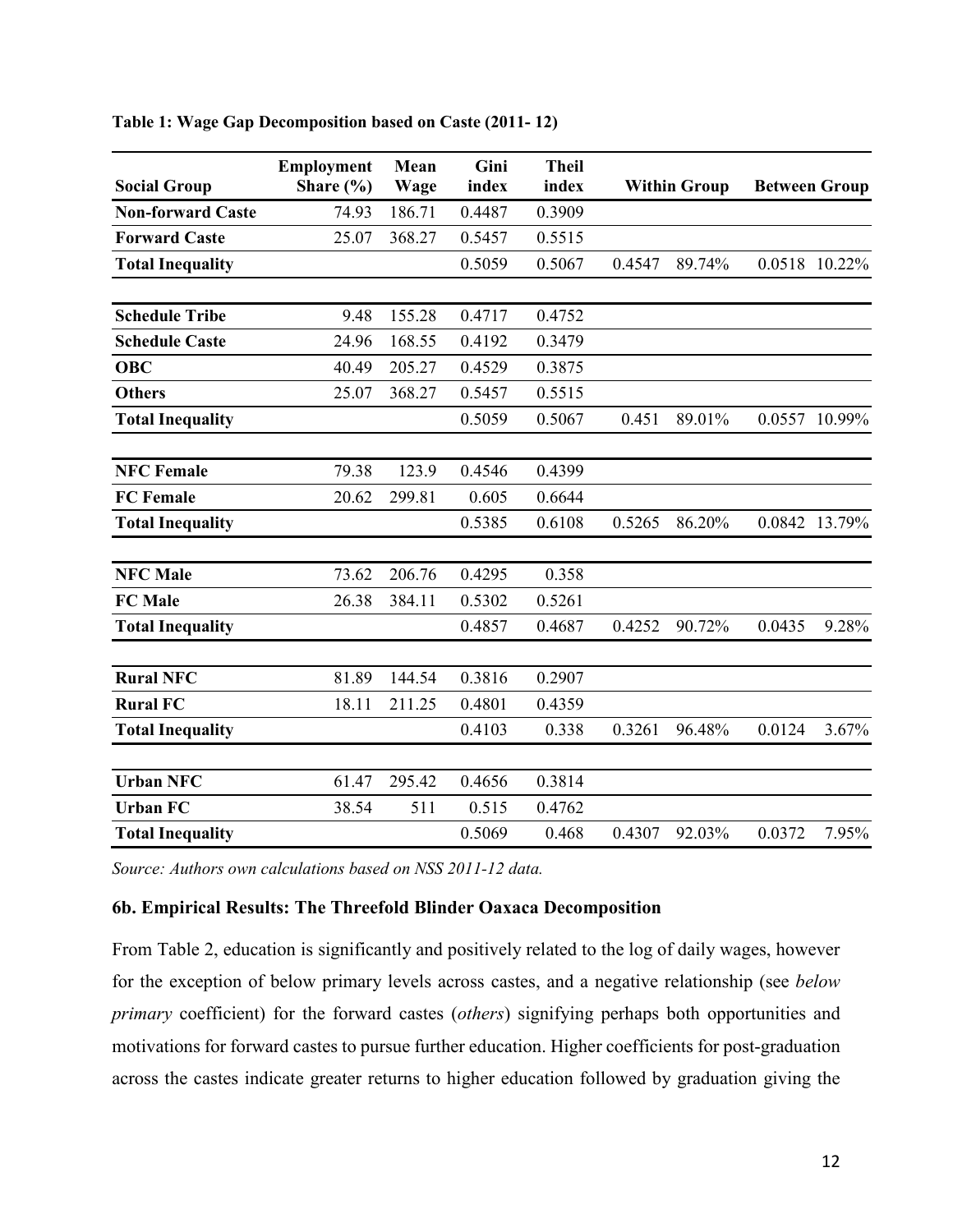highest returns for the forward castes indicating that these workers do not have to achieve the highest education to start getting better incomes.

In Table 2, other than education, we use personal characteristics such as age, gender, sector and region in our estimation. Comparing earnings, gender gaps for those belonging to *SC* and *Others*  are higher, an SC or forward caste female worker earns 50 per cent less and the females in the rest of castes earn around 40 per cent less. Forward castes are observed to have an edge over the rest in urban areas as compared to rural (earning about 40 per cent higher), thus depicting a greater gap in the urban regions as compared to rural overall.

In Table 3a we show results for "original formulation of *E, C, U* and *D*" (Blinder-Oaxaca, 1973). Results indicate a high overall raw wage differential of 48.8 per cent. The raw wage differential is divided into three parts of which 43.1 per cent is attributable to endowment and a lower 6.1 per cent is attributable to discrimination (coefficient). The third unexplained "interaction term" is -0.4 per cent.

Results from Table 3b indicate a larger endowment component as compared to the discrimination component. The endowment component is 71.24 per cent as part of the total difference in the wage gaps. Nevertheless, discrimination explains 11.7 per cent lower wages and interaction explain about 17 per cent lower wages for  $NFC$  workers than that of the  $FC$  workers. Together the total attributable difference is close to 50 per cent (49.2) between the forward castes and non-forward castes workers and this is very large.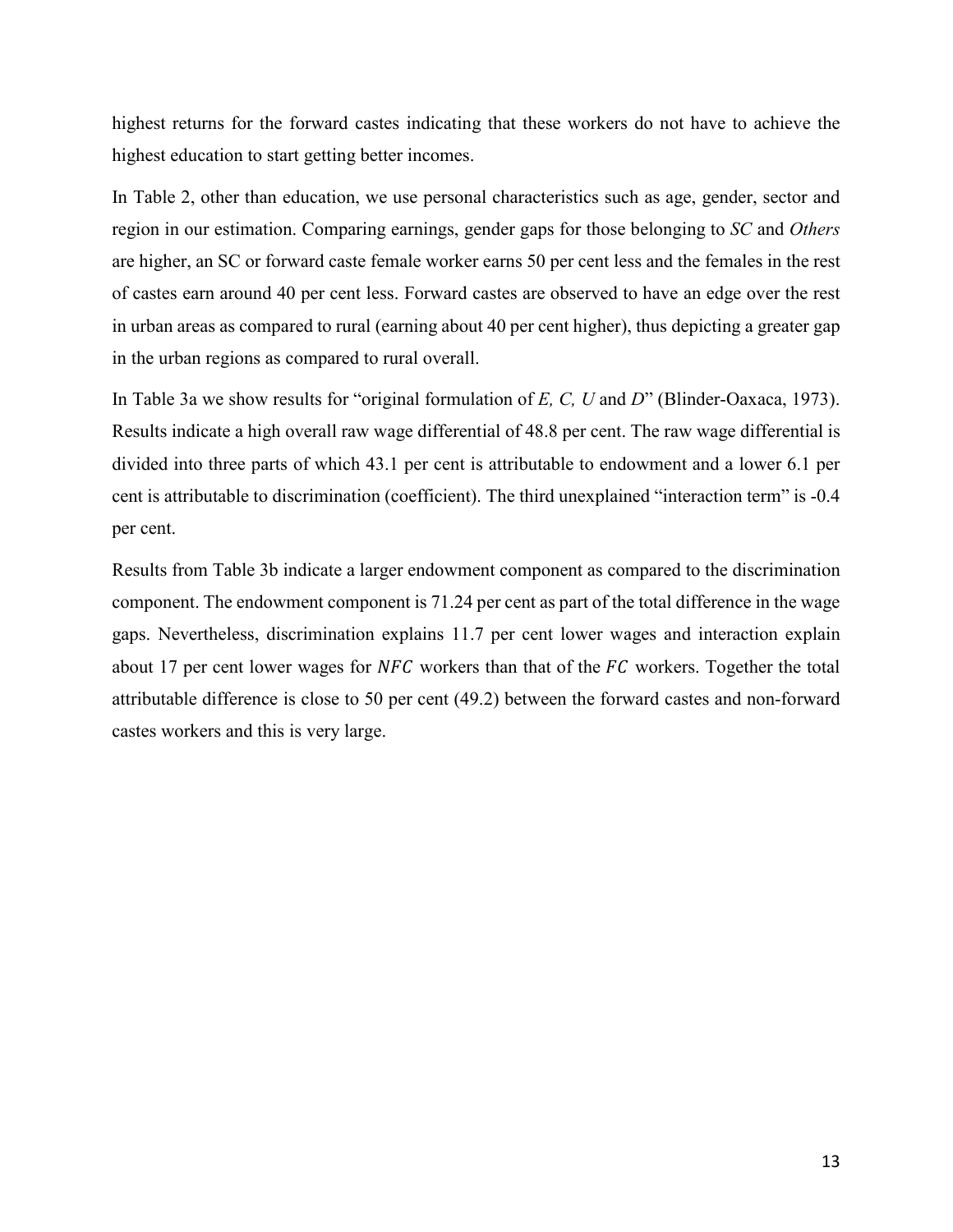|                                      | <b>Scheduled Castes</b> |                   |         | <b>Scheduled Tribes</b> |             |          | <b>Other Backward Classes</b> |        |                               |          | <b>Others</b>   |                   |             |          |               |                   |
|--------------------------------------|-------------------------|-------------------|---------|-------------------------|-------------|----------|-------------------------------|--------|-------------------------------|----------|-----------------|-------------------|-------------|----------|---------------|-------------------|
|                                      | coeff                   | std err           | t-value | P >  t                  | coeff       |          | std err t-value               | P >  t | coeff                         |          | std err t-value | P >  t            | coeff       | std err  | $t-$<br>value | P> t              |
| age                                  | 0.022625                | 0.002969          | 7.62    | 0.000                   | 0.016663    | 0.003743 | 4.45                          |        | 0.000   0.030794              | 0.002237 | 13.76           | 0.000             | 0.020773    | 0.002929 | 7.09          | 0.000             |
| agesq                                | 0.000202                | 0.000041          | $-4.95$ | 0.000                   | $-0.000129$ | 0.000052 |                               |        | $-2.49$ 0.013 0.000321        | 0.000030 | $-10.53$ 0.000  |                   | $-0.000117$ | 0.000039 |               | $-2.99$ 0.003     |
| below-<br>primary                    | 0.023991                | 0.016200          | 1.48    | 0.139                   | 0.012134    | 0.019158 |                               |        | $0.63$   $0.527$   $0.027893$ | 0.012372 |                 | $2.25 \mid 0.024$ | $-0.030159$ | 0.019481 |               | $-1.55$ 0.122     |
| primary                              | 0.051652                | 0.014336          | 3.60    | 0.000                   | $-0.013699$ | 0.018708 | $-0.73$                       |        | $0.464 \mid 0.049378$         | 0.011714 | 4.22            | 0.000             | 0.019409    | 0.016441 |               | $1.18 \mid 0.238$ |
| secondary                            | 0.237148                | 0.018278          | 12.97   | 0.000                   | 0.309578    | 0.026711 | 11.59                         |        | $0.000 \mid 0.200062$         | 0.012525 | 15.97           | 0.000             | 0.344197    | 0.015970 |               | 21.55 0.000       |
| highschool                           | 0.308350                | 0.024470          | 12.60   | 0.000                   | 0.465028    | 0.032093 | 14.49                         |        | 0.000   0.347976              | 0.016451 | 21.15           | 0.000             | 0.486816    | 0.018480 | 26.34         | 0.000             |
| grad                                 | 0.730589                | 0.027823          | 26.26   | 0.000                   | 0.780784    | 0.034458 | 22.66                         |        | 0.000   0.844158              | 0.016221 | 52.04           | 0.000             | 1.065509    | 0.015611 | 68.25         | 0.000             |
| diploma                              | 0.680594                | 0.048218          | 14.12   | 0.000                   | 1.030249    | 0.066691 | 15.45                         |        | $0.000 \mid 0.737743$         | 0.024044 | 30.68           | 0.000             | 0.924431    | 0.027240 | 33.94         | 0.000             |
| post-grad                            | 1.074412                | 0.043029          | 24.97   | 0.000                   | 1.109383    | 0.059195 | 18.74                         | 0.000  | 1.084990                      | 0.022151 | 48.98           | 0.000             | 1.389023    | 0.019720 | 70.44         | 0.000             |
| Gender:male<br><b>Base_Female</b>    | 0.522808                | 0.011777          | 44.39   | 0.000                   | 0.396763    | 0.013809 | 28.73                         |        | 0.000 0.516694                | 0.009005 |                 | 57.38 0.000       | 0.529653    | 0.012224 |               | 43.33 0.000       |
| Sector:public<br><b>Base_private</b> |                         | 0.591039 0.017786 | 33.23   | 0.000                   | 0.645138    | 0.021927 | 29.42                         |        | $0.000 \mid 0.513607$         | 0.012850 | 39.97 0.000     |                   | 0.508208    | 0.013457 | 37.77         | 0.000             |
| Region:urba<br>n Base_rural          | 0.290183                | 0.012279          | 23.63   | 0.000                   | 0.327365    | 0.018131 |                               |        | 18.06 0.000 0.302432          | 0.008350 | 36.22           | 0.000             | 0.405578    | 0.010129 |               | 40.04 0.000       |
| cons                                 | 3.676148                | 0.052245          | 70.36   | 0.000                   | 3.743405    | 0.065049 | 57.55                         |        | $0.000$ 3.598352              | 0.039654 | 90.74           | 0.000             | 3.628384    | 0.053193 | 68.21         | 0.000             |
| <b>R-squared</b>                     | 0.3694                  |                   |         |                         | 0.4218      |          |                               |        | 0.4298                        |          |                 |                   | 0.5555      |          |               |                   |
| Adj-R2                               | 0.3689                  |                   |         |                         | 0.4211      |          |                               |        | 0.4295                        |          |                 |                   | 0.5553      |          |               |                   |
| <b>Observations</b>                  | 14,144                  |                   |         |                         | 9,906       |          |                               |        | 25,892                        |          |                 |                   | 20,125      |          |               |                   |

## **Table 2: Earnings function OLS results in Regular salaried workers segregated by caste (2011- 12)**

*Source: Own calculations using NSSO microdata 68th round*

Notes: p>0.10 = insignificant variable ; 0.01 < p < 0.05 = significant at 90 per cent level of confidence; 0.01 < p < 0.05 = significant at 95 per<br>cent; p < 0.01 = significant at 99 per cent level of confidence.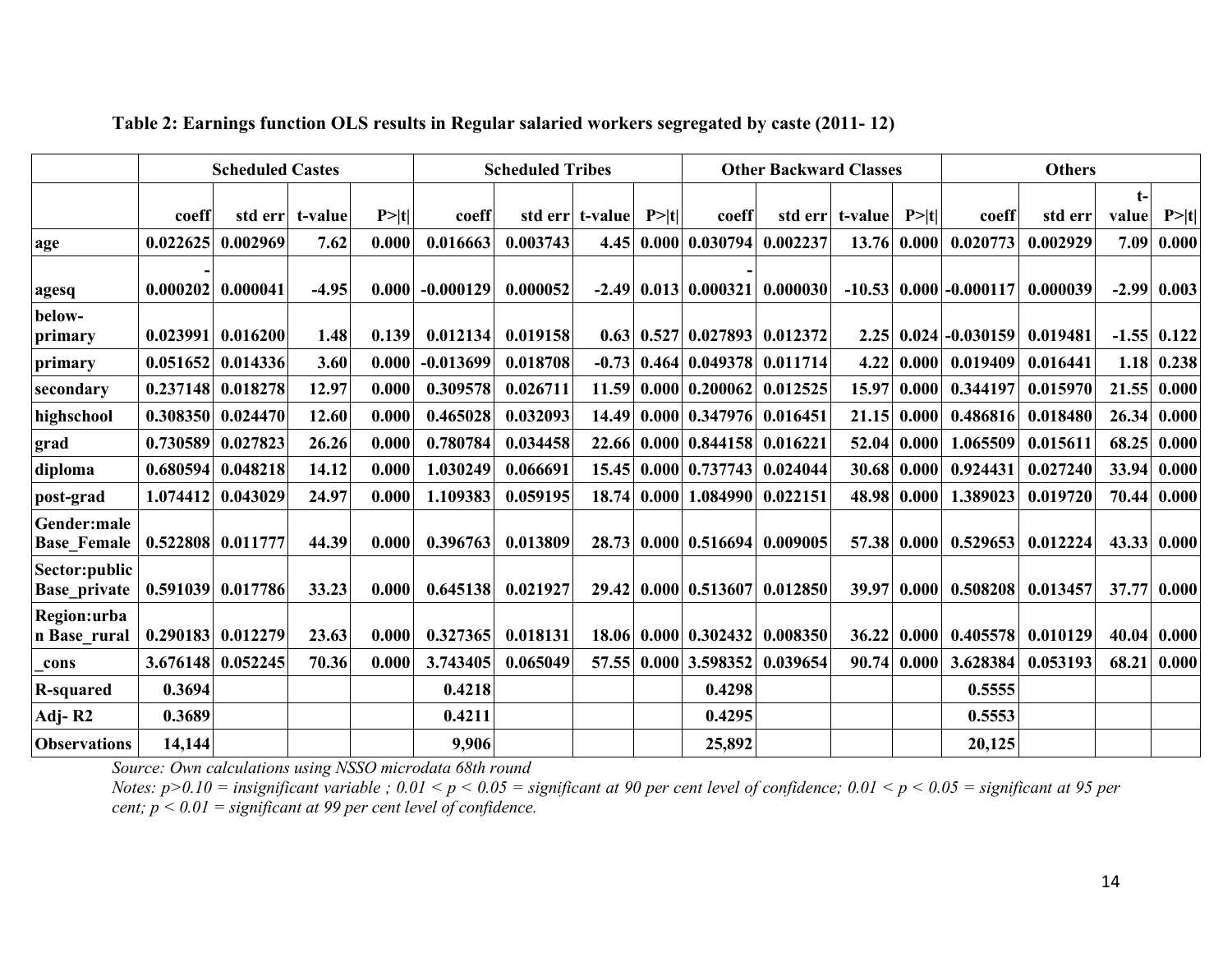| <b>Components of Decomposition</b>  | <b>NFC</b> vs FC |
|-------------------------------------|------------------|
| Total differential:                 | 49.2             |
| - attributable to endowments (E):   | 43.1             |
| - attributable to coefficients (C): | 6.1              |
| Shift coefficient (U):              | $-0.4$           |
| Raw differential (R) ${E+C+U}$ :    | 48.8             |
| Adjusted differential (D) ${C+U}$ : | 5.7              |
| Endowments as $%$ total (E/R):      | 88.3             |
| Discrimination as $%$ total (D/R):  |                  |

**Table 3a: Summary of The Threefold Blinder-Oaxaca Decomposition Results (as %)** 

**Table 3b: The Threefold Blinder-Oaxaca Decomposition Results Components as a percentage of Total Difference** 

| <b>Components of Decomposition</b>          | <b>NFC</b> vs FC | $\frac{0}{0}$ |
|---------------------------------------------|------------------|---------------|
| Due to endowment $(E)$                      | 0.3475596        | 71.24         |
| Due to coefficients $(C)$                   | 0.0571873        | 11.72         |
| Due to interaction $(I)$                    | 0.0830914        | 17.03         |
| Gross Wage Differential ( $W = E + C + I$ ) | 0.4878383        | 100.00        |

## *Source: Own calculations based on NSS microdata 68th round*

Table 4 shows the relative contribution that each independent variable has on the wage gap. The results show that of the total difference in wages, how much is attributed to endowments and how much is attributed to differences in rewards<sup>5</sup>. Looking at levels of education, we see that except for below primary and primary level, all other (higher levels) favour forward caste workers.

Discrimination effect as part of the total difference in wages is stronger at below primary, primary and secondary levels as compared to the endowment effect. Moving up the educational levels reduces discrimination significantly. At the secondary level, we see that the total difference in wage between  $FC$  and  $NFC$  is 4.35 per cent, of which 2.34 per cent is due to discrimination and 1.37 per cent is attributable to the endowment. At the graduate level, the total difference is

 $\overline{a}$ 

<sup>&</sup>lt;sup>5</sup> 'Rewards' has been used in standard literature to show discrimination as a component of differential in Blinder Oaxaca decomposition.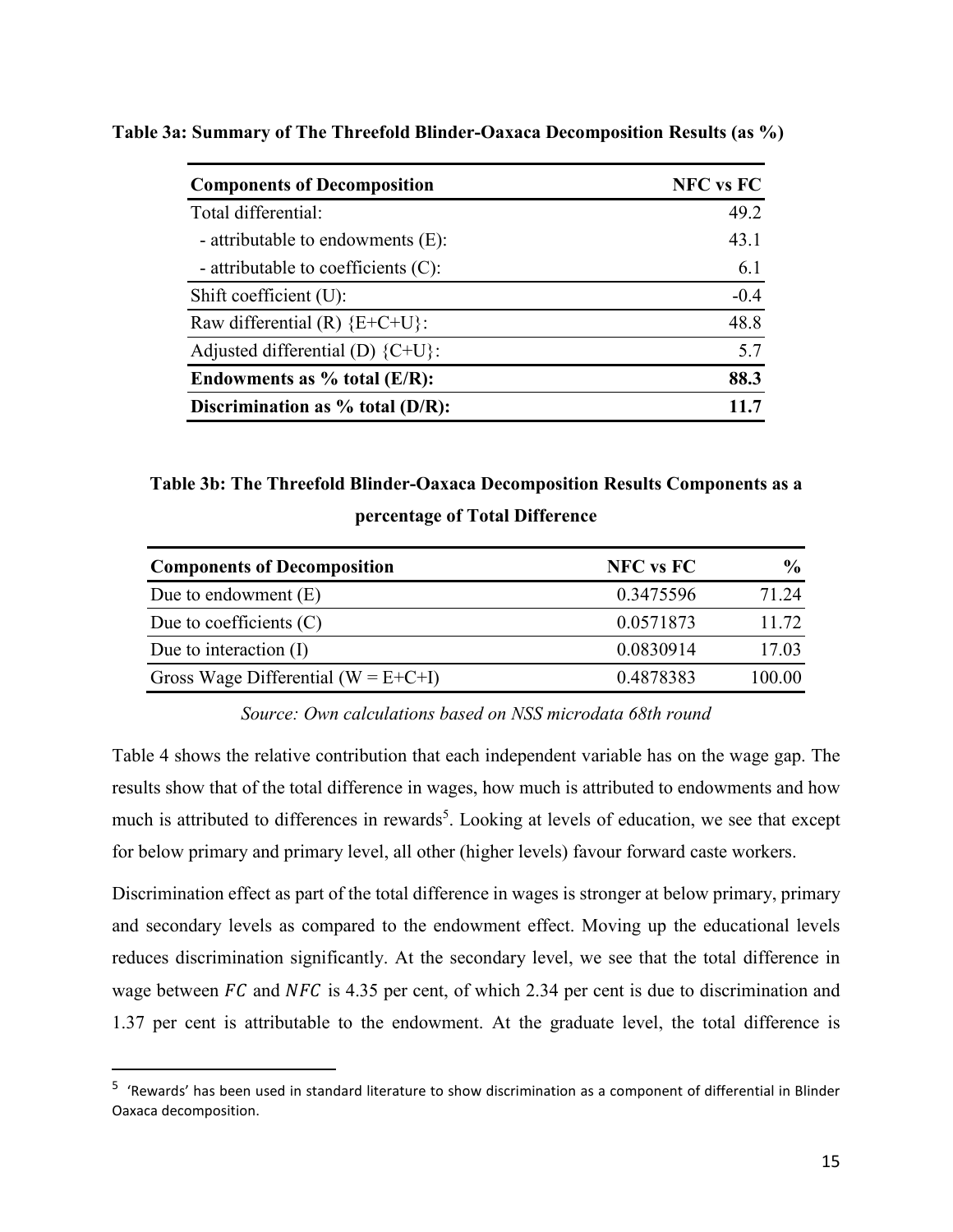significantly higher at 28.10 per cent, and the discrimination component of the total is reduced. A similar pattern with effect to earnings differential and favourable treatment towards  $FC$  is noted at the postgraduate level.

**Table 4: Earnings Gap Three Fold decomposition (Blinder-Oaxaca) between NFC and FC using different variables** 

|                 | <b>Endowments</b> | $\frac{6}{10}$ | <b>Coefficients</b> | $\frac{0}{0}$ | <b>Interaction</b> | $\frac{6}{9}$ | <b>Total Difference</b> |
|-----------------|-------------------|----------------|---------------------|---------------|--------------------|---------------|-------------------------|
| age             | 0.022625          | 4.64           | $-0.191533$         | $-39.26$      | $-0.004744$        | $-0.97$       | $-35.60$                |
| agesq           | $-0.015925$       | $-3.26$        | 0.181389            | 37.18         | 0.008575           | 1.76          | 35.68                   |
| below-primary   | $-0.001053$       | $-0.22$        | $-0.006444$         | $-1.32$       | 0.002327           | 0.48          | $-1.06$                 |
| primary         | $-0.001220$       | $-0.25$        | $-0.003415$         | $-0.70$       | 0.000670           | 0.14          | $-0.81$                 |
| secondary       | 0.006667          | 1.37           | 0.011426            | 2.34          | 0.003233           | 0.66          | 4.37                    |
| highschool      | 0.012214          | 2.50           | 0.007159            | 1.47          | 0.004437           | 0.91          | 4.88                    |
| grad            | 0.095075          | 19.49          | 0.013709            | 2.81          | 0.028306           | 5.80          | 28.10                   |
| diploma         | 0.011828          | 2.42           | 0.003173            | 0.65          | 0.002589           | 0.53          | 3.61                    |
| post-grad       | 0.065892          | 13.51          | 0.007206            | 1.48          | 0.017654           | 3.62          | 18.60                   |
| male            | 0.027385          | 5.61           | 0.017945            | 3.68          | 0.001281           | 0.26          | 9.55                    |
| public          | 0.047056          | 9.65           | $-0.004398$         | $-0.90$       | $-0.003311$        | $-0.68$       | 8.07                    |
| urban           | 0.077018          | 15.79          | 0.025254            | 5.18          | 0.022074           | 4.52          | 25.49                   |
| constant        | 0.000000          | 0.00           | $-0.004283$         | $-0.88$       | 0.000000           | 0.00          | $-0.88$                 |
| <b>Subtotal</b> | 0.347560          | 71.24          | 0.057187            | 11.72         | 0.083091           | 17.03         | 100.00                  |

*Source: Own calculations based on microdata from NSS 68th Round* 

After education, the wage differentials are substantially greater for the urban area and favour the FC, showing a more pronounced wage gap in the urban area as compared to rural ones. By taking the wage structure of the  $FC$ , we see that 15.79 per cent of the total wage difference in urban regions is attributable to characteristics (or endowments) and 5.18 per cent is attributable to discrimination. An unexplained part of the wage differential is 4.52 per cent. Results in Table 4 also show a positive number for the public (8.07 per cent) indicating the presence of comparatively smaller discrimination against the  $NFC$  in the public sector. The adjusted differential of 1.58 per cent shows a minuscule earning advantage favouring the disadvantaged workers in the public sector. The exceptions are the public sector where the discrimination component is negative and favours the NFC and lower levels of education, where both endowments and discrimination components are negligible but favour the  $NFC$ .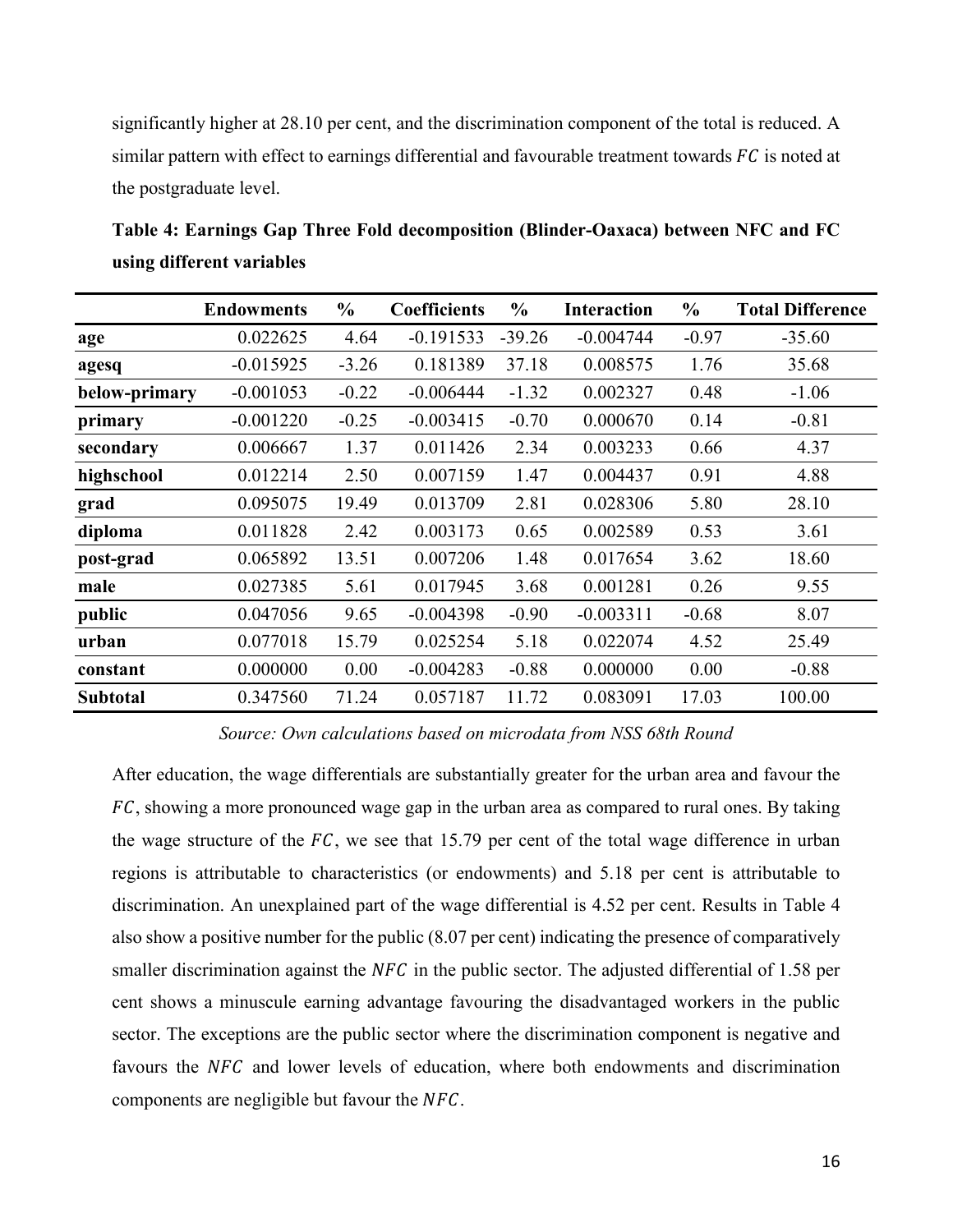A similar pattern is observed for the gender divide in wage differences, using the wage structure of the  $FC$ , a total differential in the wage gap between males and females is 9.55 per cent and favours the forward caste males. It is important to mention here that since our data does not fully account for differences in human capital, it will not be correct to assume that the full unexplained component is discriminatory even though in most variables, discrimination is less than endowment. Many women, for example, are excluded from the labour force due to caring and other "household obligations" (Kingdon 1998, Agarwal 2013).

## **Discussion and Policy Implications**

Our research question approached wage disparities using two techniques. Through the first technique of Theil Index, we find that NFC female workers face the greatest discrimination and this is evident from the higher Theil index found for this group (Deshpande, 2007 & Lama, 2018). However, comparing between the female  $FC$  and  $NFC$  workers, higher inequalities are found for the females belonging to the  $FC$  groups. Interestingly, for all divisions,  $FC$  shows greater withingroup inequalities as compared to the  $NFC$ . Notwithstanding those standard deviations are seen high even in the FC groups, which means that not everyone in this class is better off. The World Bank study reports that inequality within the sub-castes could be the main factor in economic inequality (Alvaredo et al., 2018). Despite the gap between the year of study in this paper and the report, findings have remained very similar showing the slow-moving rate of reduction in casterelated discrimination.

The Mincerian earnings function shows a rising premium to skill among the  $NFC$  workers and this seems to be the trend post liberalisation of the Indian economy. However, the gaps between the castes are also attributed to increased wage inequalities more in urban areas as compared to rural areas. A substantial amount of labour market discrimination is found and it is also observed that to increase their standard of livings, the scheduled castes and scheduled tribes must move to a much higher level of education as compared to the forward caste workers and the other backward caste workers.

Comparing the levels of general education, higher education is shown to favour the forward caste while the lower levels pre-primary and primary shows favour towards the non-forward caste workers. This is an important observation, that strengthens our argument that the endogenous work division, which is traditionally fabricated into the societal and economic structure, is very much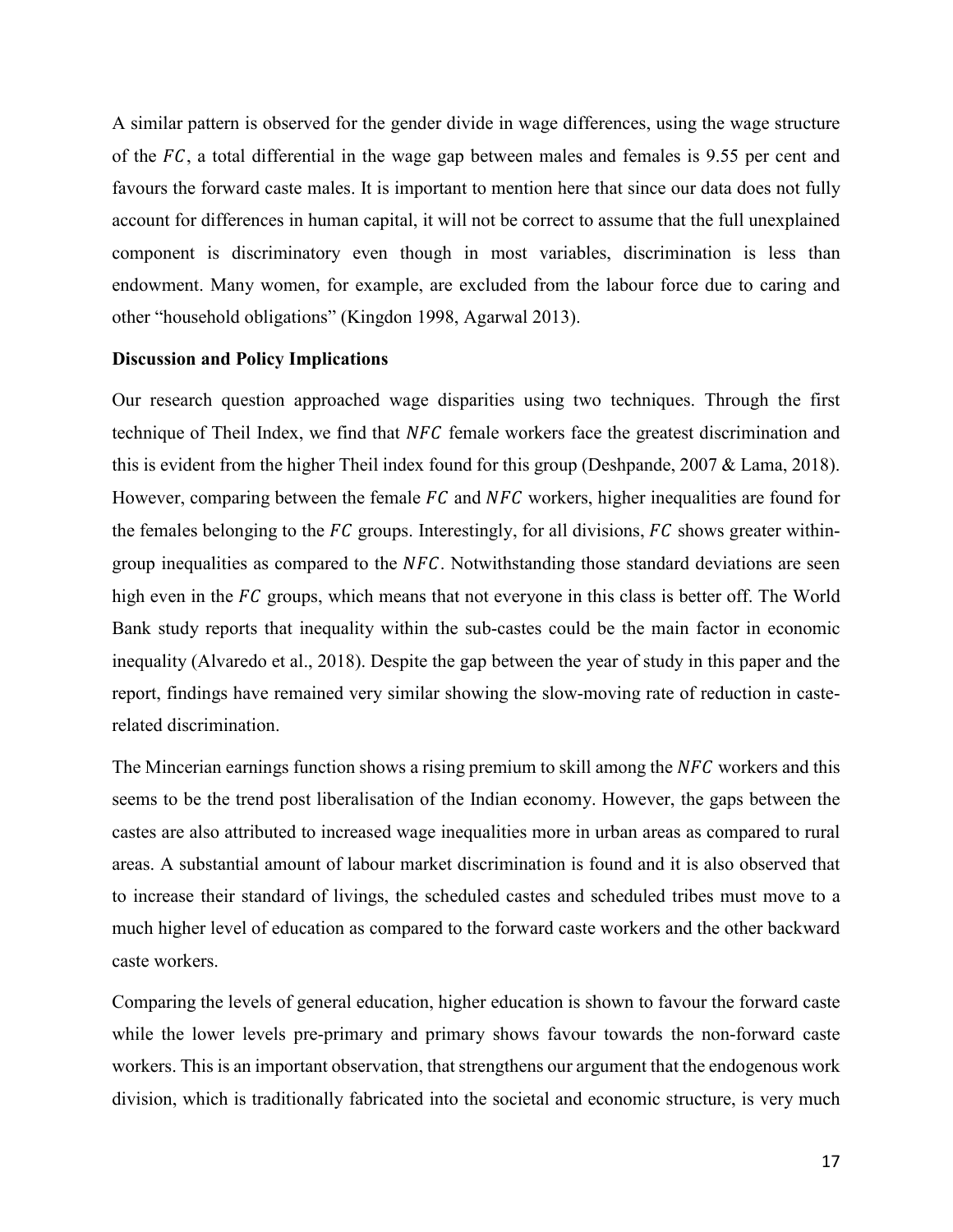existent and even domination the market discrimination against the socially backward and disadvantaged groups. Women, at all levels and in all social and sectoral divisions are in a disadvantaged situation.

The decomposition results following the Oaxaca-Blinder approach allowed us to identify endowment, discrimination and interaction components of wage differentials. Even though the endowment component is larger than discrimination, the magnitude of discrimination cannot be ignored. A large endowment difference could imply pre-market discrimination with respect to human capital investments in education, health and nutrition and therefore becomes critical in explaining earning differentials than labour market discrimination. These pre-market discriminations have deprived those belonging to  $NFC$  groups and policies to increase the endowment of not just physical capital (like providing of assets in the form of cattle, land, irrigation, wells and raw materials) but also human capital in forms of quality and affordable education and healthcare to begin with.

Our findings suggest that despite education continuing to be seen as a significant and positive investment for both disadvantaged and forward classes, the returns are higher at middle and graduate levels for the disadvantaged sections while they are the highest at the postgraduate level for the forward classes (Attewell & Madheswaran, 2007). To add to this, the returns are declining while going from graduate to a diploma level for all the three disadvantaged classes, showing a lack of participation of such sections in diploma courses. Recently, returns to education are seen the highest for postgraduate diploma courses and the lower levels of disadvantaged class participation suggests important policy implications. Policymakers should first invest in basic quality education and simultaneously expand post-graduate diploma opportunities, subsequently increasing the participation in the labour force for the traditionally disadvantaged sections in disciplines and occupations where the forward castes have long dominated (Awasthi et al., 2015; Borooah et al., 2014).

Providing educational empowerment in forms of pre-matric, post-matric scholarships, fellowships, free coaching services, to support the children of marginalised groups, will ensure quality education and lower the incidence of dropouts are strong policy tools. Closing the income inequality gaps will also call for entrepreneurship programs, skill training, refinancing loans, credit facilities with the aim to encourage entrepreneurship will result in not just the creation of jobs but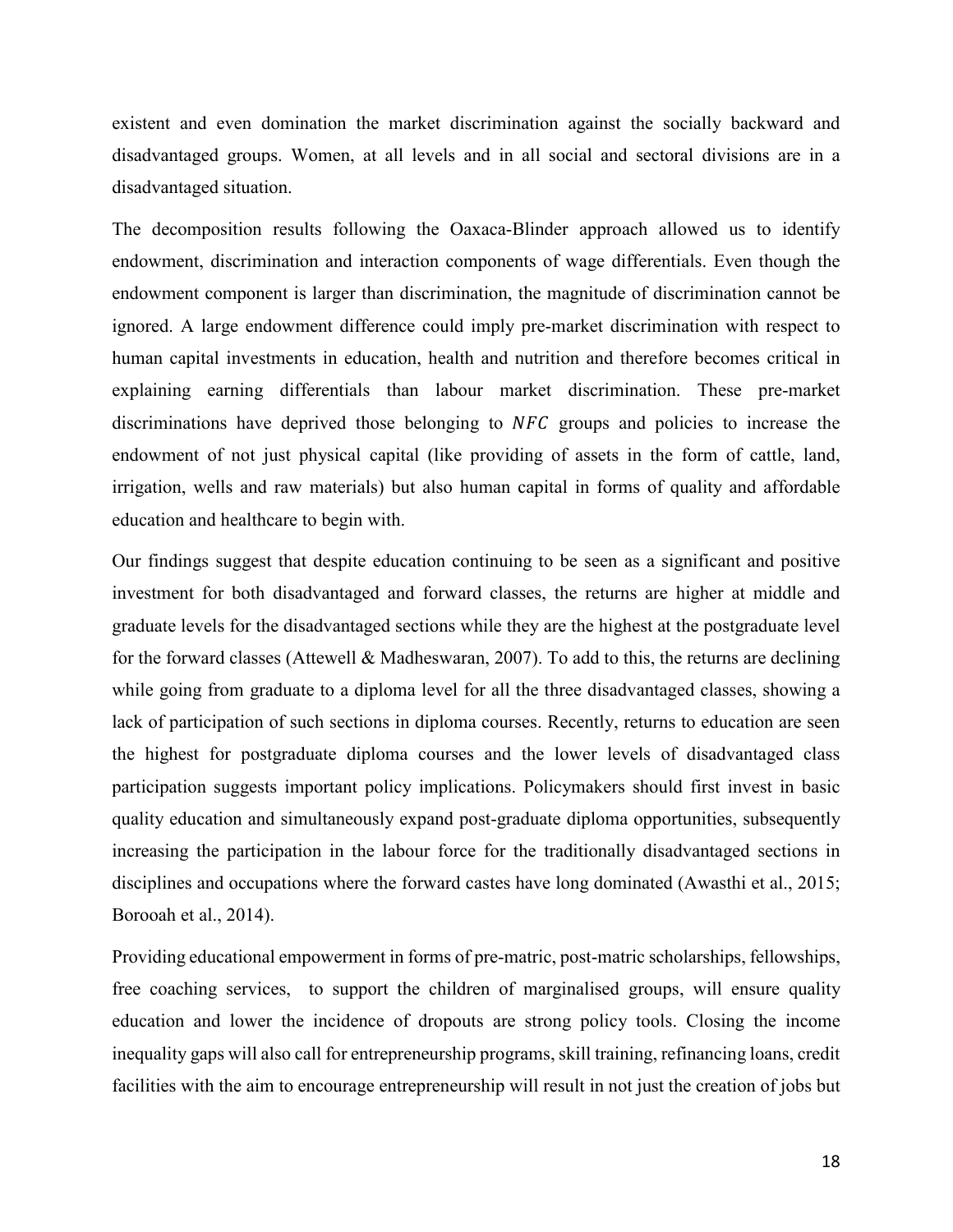also help bring such sections into the mainstream of growth and development discourse. Several educational and economic initiatives are taken by the Ministry of Social Justice and Empowerment, such as the Post Matric Scholarship for Scheduled Caste Students (PMS-SC) that aims to assist students belonging to scheduled castes by providing scholarships, fellowships and free coaching services. Policies such as the Credit Enhancement Guarantee Scheme for Scheduled Castes, SCDCs, NSFDC, SCSP are also initiated.

A newly developing trend where returns to education are seen higher at the tertiary level does have important policy implications for the deprived sections as the demand for tertiary education rises, so does the requirements of higher education where the enrollment of such sections have remained very low. The gross enrollment ratios (GER) for SCs at primary and upper primary levels are over 100, however, they start dipping while moving up the education ladder, falling to 82.7 at the secondary level, and a dismal 19.1 for higher education (Social Welfare Statistics, 2018). Policymakers should however continue to improve access to quality primary and secondary education that is an important prerequisite for entering higher education.

Narrowing the endowment component is crucial to the "functioning of any democratic government" (Chakraborty, 2016), this is an important issue because the pre-market disparities in human capital including quality education, skill development and training manifest as employer's bias against the disadvantaged groups leading to discrimination based on other observable characteristics such as age, gender, disability and at times region (Charles & Guryan, 2007). Perceptions can be very challenging to change, nevertheless, continuous investments in highquality primary education initially and skill development and training, later on, can gradually improve commonly held perceptions against SCs, STs and OBCs.

Arguments against reservations that are based on the so-called ineffectiveness and inefficiency of such policies are neither empirically documented nor supported. Such policies do have incentives for the non-forward caste individuals to access better and higher education, given that in absence of which most such individuals would have not pursued. The reservation policies can be seen as a system that allocates resources such as seats in colleges and government jobs (Munshi, 2019). Despite reservations policies seen as in fact redistributing opportunities (Bertrand et al., 2010, Munshi, 2019) and a range of reservations for SC, STs and OBCs in civil posts and services, the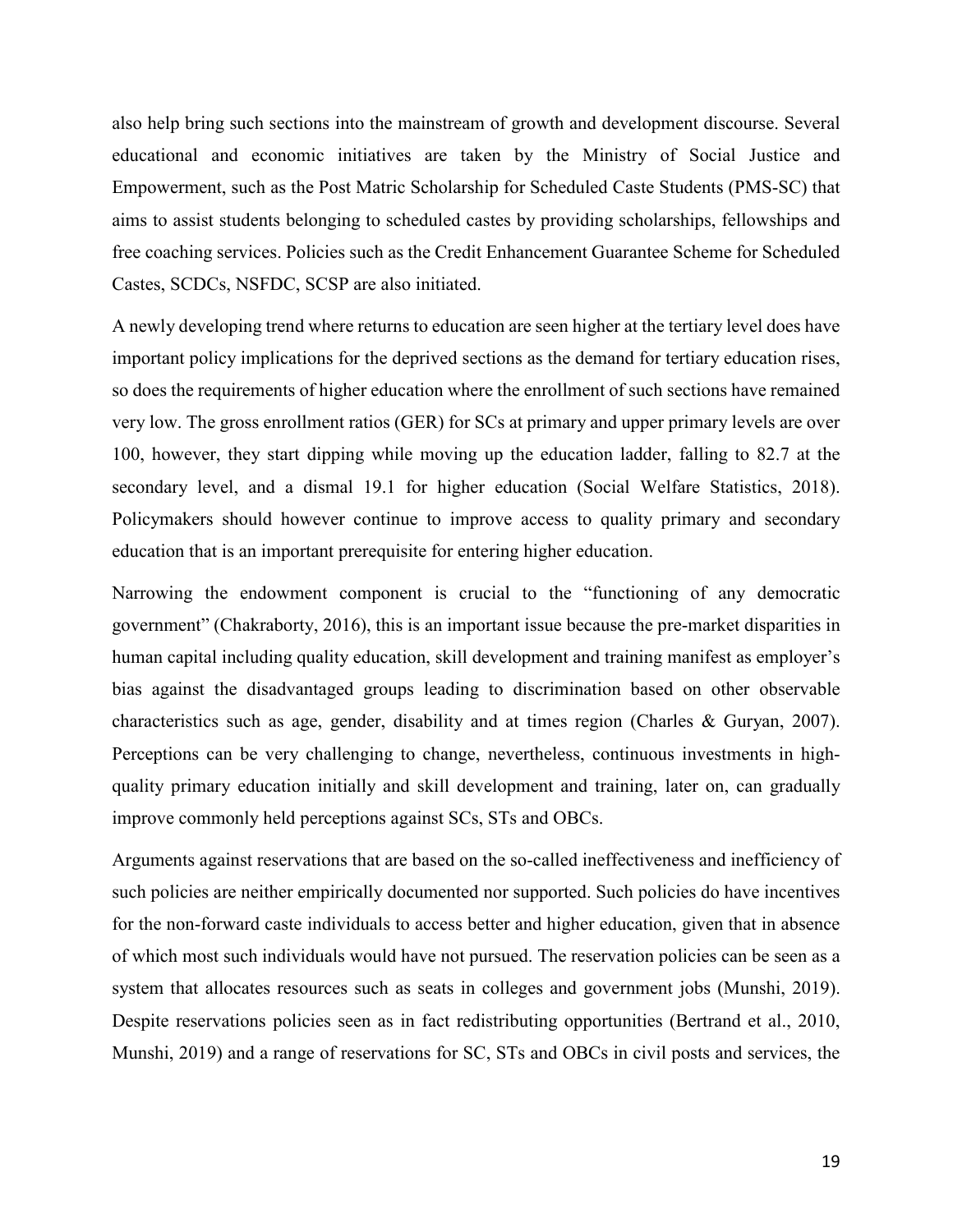proportion covered by reservations remains minuscule. This could be due to the higher employment of such workers in informal, non-reserved non-government jobs.

In rural areas where inequalities are observed lower as compared to the urban areas, the opportunities for growth and increasing incomes are restrained and limited. The rural labour market has traditionally been caste-based (Saha & Verick 2016; Carswell, 2013). Wage labourers and farmers belonging to the disadvantaged castes face discrimination in the sense that their goods and services are less demanded by the traditionally privileged castes, or discrimination is found while buying raw materials and inputs, obviously affecting the wage of this group. Special emphasis is already given for the inclusion of scheduled castes and tribes in providing awareness on MGNREGA and additional provisions must be made to NFC individuals for land development, provision of irrigation facility, plantation and horticulture, among others.

UNDP's Global Multidimensional Poverty Index 2021 shows prevalent widespread poverty predominantly among the scheduled castes (SCs) and tribes (STs); with the poverty ratio highest among the SCs at 50.6 per cent, subsequently for SCs and OBCs are high at 33.3 per cent and 27.2 per cent respectively. This is in contrast to 15.6 per cent for the forward caste. Despite the results from this paper highlighting a wide gap between the castes based on data from 2011-12, the present situation with widely prevalent poverty and discrimination among the disadvantaged social groups is not very different. As much as reducing visible disparities in education and income, bringing down discrimination remains a challenge. Caste-based wage discrimination can counteract the development process. In the past, caste-related violence has reinstated the traditional differences between the so-called higher caste individuals and the socially disadvantaged individuals, acquiring new vigour and turning into a violent and fierce struggle for power in our incessant hierarchical society. Marginalised and backward castes need to be brought into the mainstream of the ongoing development process to achieve holistic growth. An important policy implication is that there is a need to expand economic initiatives based on an area-specific approach rather than a caste-based approach, therefore targeting vulnerable populations in deprived areas regardless of their castes can narrow large gaps in inequalities and lessen communal tensions or caste-wars as well.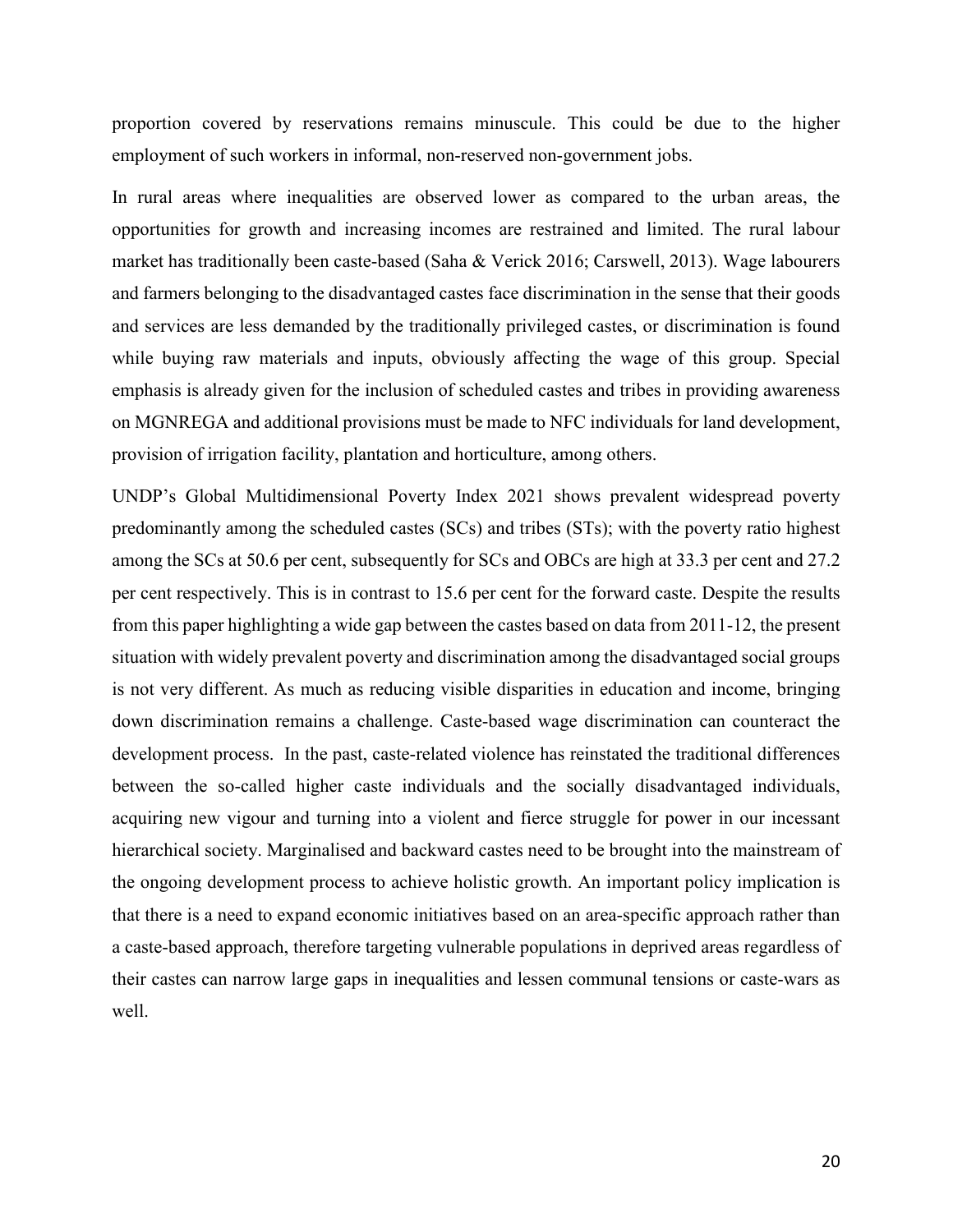## **Appendix 1. Descriptive Statistics of selected variables**

|                                                                                                                                                                                                                                                              |                                                                      |           | <b>Other Backward</b>  |                                                                                 |                        |                                                   |                                         |                              |                 |
|--------------------------------------------------------------------------------------------------------------------------------------------------------------------------------------------------------------------------------------------------------------|----------------------------------------------------------------------|-----------|------------------------|---------------------------------------------------------------------------------|------------------------|---------------------------------------------------|-----------------------------------------|------------------------------|-----------------|
| <b>Variables</b>                                                                                                                                                                                                                                             | <b>Description of the Variables</b>                                  |           | <b>Scheduled Caste</b> |                                                                                 | <b>Scheduled Tribe</b> | Caste                                             |                                         | <b>Others</b>                |                 |
|                                                                                                                                                                                                                                                              |                                                                      | Mean      | <b>Std. Dev</b>        | Mean                                                                            | <b>Std. Dev</b>        | Mean                                              | <b>Std. Dev</b>                         | Mean                         | <b>Std. Dev</b> |
| lwage                                                                                                                                                                                                                                                        | Logarithm of daily wage (in rupees)                                  | 4.820057  | 0.7475881              | 4.659777                                                                        | 0.8025349              | 4.974421                                          | 0.7933116                               | 5.371033                     | 1.006541        |
| Age                                                                                                                                                                                                                                                          | Age in years                                                         | 34.67003  | 10.82573               | 34.2806                                                                         | 10.6227                | 34.91094                                          | 10.79073                                | 35.61171                     | 10.87655        |
| agesq                                                                                                                                                                                                                                                        | Age squared                                                          | 1319.199  | 787.6599               | 1287.99                                                                         | 768.6686               | 1335.209                                          | 792.6708                                | 1386.487                     | 809.9557        |
| <primary< td=""><td>if<br/>primary<br/>completed<br/>below<br/>education=1; 0 otherwise</td><td></td><td></td><td>0.1173098 0.3218004 0.1290705 0.3352949</td><td></td><td></td><td>0.113963 0.3177724 0.0747498 0.2629937</td><td></td><td></td></primary<> | if<br>primary<br>completed<br>below<br>education=1; 0 otherwise      |           |                        | 0.1173098 0.3218004 0.1290705 0.3352949                                         |                        |                                                   | 0.113963 0.3177724 0.0747498 0.2629937  |                              |                 |
| <b>Primary</b>                                                                                                                                                                                                                                               | if completed primary education=1; $0$<br>otherwise                   |           |                        | 0.1632851 0.3696387 0.1419318 0.3489978 0.1330588 0.3396448 0.1159301           |                        |                                                   |                                         |                              | 0.320149        |
| Secondary                                                                                                                                                                                                                                                    | if completed secondary education=1; $0$<br>otherwise                 |           |                        | 0.092595 0.2898743 0.0631702                                                    | 0.2432812 0.1162562    |                                                   |                                         | 0.320538 0.1304215 0.3367749 |                 |
| <b>HSC</b>                                                                                                                                                                                                                                                   | if completed higher secondary=1; 0<br>otherwise                      | 0.0479179 |                        | 0.2136001 0.0452674                                                             |                        | 0.2079004 0.0619876 0.2411376                     |                                         | 0.08939                      | 0.285313        |
| Grad                                                                                                                                                                                                                                                         | if completed graduation=1; 0 otherwise 0.0380705 0.1913732 0.0435283 |           |                        |                                                                                 | 0.2040534              |                                                   | 0.0701238 0.2553605 0.1718776 0.3772834 |                              |                 |
| <b>Diploma</b>                                                                                                                                                                                                                                               | if<br>diploma/<br>certificate<br>completed<br>course=1; 0 otherwise  |           | 0.0111947 0.1052149    | 0.008887                                                                        |                        | 0.0938556 0.0263876 0.1602881 0.0846967 0.1830432 |                                         |                              |                 |
| Postgrad                                                                                                                                                                                                                                                     | if completed post-graduation=1; 0<br>otherwise                       |           |                        | 0.0145648 0.1198068 0.0121057 0.1093635 0.0336168 0.1802443 0.0347078 0.2784368 |                        |                                                   |                                         |                              |                 |
| Gender-<br><b>Male</b>                                                                                                                                                                                                                                       | If male =1; 0 otherwise                                              | 0.7544501 |                        | 0.430428 0.6979318                                                              |                        | 0.4591779 0.7743006 0.4180501 0.8121484 0.3906033 |                                         |                              |                 |
| Sector-<br><b>Public</b>                                                                                                                                                                                                                                     | If private sector = 1; 0 otherwise                                   |           |                        | 0.1052055 0.3068288 0.1314364 0.3378941 0.1159791                               |                        |                                                   |                                         | 0.320206 0.2004234 0.4003271 |                 |
| <b>Region-</b><br>Urban                                                                                                                                                                                                                                      | If rural region $=1$ ; 0 otherwise                                   | 0.2425139 |                        | 0.4286186 0.1601833                                                             |                        | 0.3667945 0.3302627 0.4703167 0.5238378 0.4994438 |                                         |                              |                 |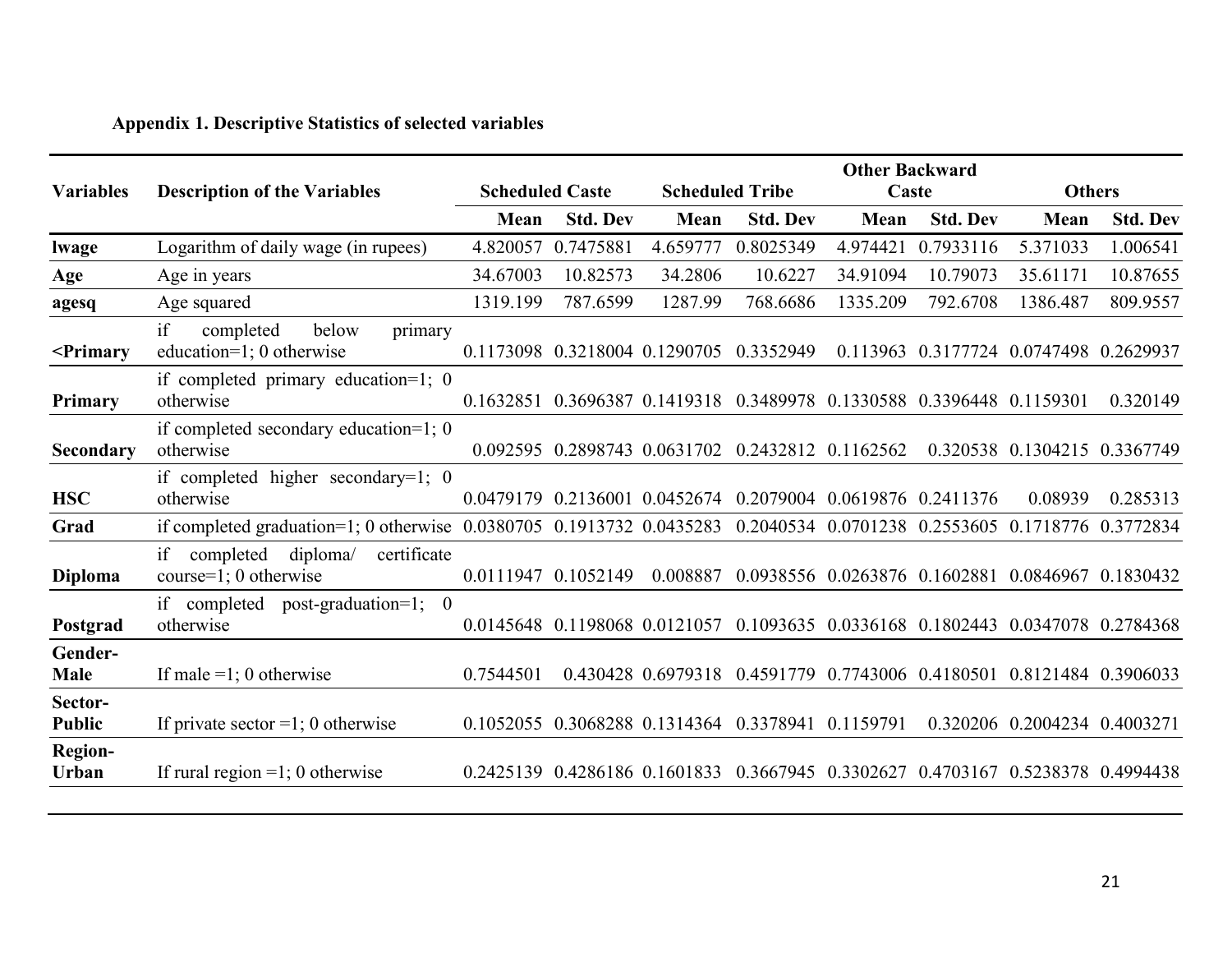| Occupation |                     |           |                               |                               |                                                                                 |                                                  |  |                                        |
|------------|---------------------|-----------|-------------------------------|-------------------------------|---------------------------------------------------------------------------------|--------------------------------------------------|--|----------------------------------------|
| $NCO_1$    | Base 1; 0 otherwise |           |                               |                               | 0.0160774 0.1257777 0.0154529 0.1233519                                         |                                                  |  | 0.029184 0.1683252 0.0733345 0.2606912 |
| $NCO_2$    | Base 1; 0 otherwise |           |                               |                               | 0.0192926 0.1375561 0.0172562 0.1302312 0.0394305 0.1946206 0.0959298 0.2945023 |                                                  |  |                                        |
| $NCO_3$    | Base 1; 0 otherwise |           | 0.0271227 0.1624467 0.0366705 |                               |                                                                                 | 0.187961 0.0388395 0.1932161 0.0798028 0.2709943 |  |                                        |
| $NCO_4$    | Base 1; 0 otherwise |           |                               | 0.0241085 0.1533916 0.0227741 |                                                                                 | 0.14919 0.0310898 0.1735639 0.0694625 0.2542454  |  |                                        |
| $NCO$ 5    | Base 1; 0 otherwise |           |                               |                               | 0.0411633 0.1986748 0.0411049 0.1985428 0.0730739 0.2602627 0.0952546 0.2935736 |                                                  |  |                                        |
| $NCO_6$    | Base 1; 0 otherwise | 0.0593044 |                               |                               | 0.236202 0.1243092 0.3299506 0.0751737 0.2636765 0.0587028 0.2350735            |                                                  |  |                                        |
| NCO 7      | Base 1; 0 otherwise |           |                               |                               | 0.1552232 0.3621301 0.0920895 0.2891668 0.1781299 0.3826295                     |                                                  |  | 0.146478 0.3535936                     |
| NCO 8      | Base 1; 0 otherwise |           |                               |                               | 0.058884 0.2354159 0.0347777 0.1832257 0.0849231 0.2787726 0.1073212 0.3095289  |                                                  |  |                                        |
| NCO 9      | Base 1; 0 otherwise |           |                               |                               | 0.5959554 0.4907235 0.6129229 0.4871061 0.4485694 0.4973575 0.2674765           |                                                  |  | 0.442654                               |

Source: Own calculations based on NSS microdata 68th round

Notes: Standard deviations are not reported for dummy variables.

 1. NCO Classifications (2004) are as follows: NCO1: Legislators, Senior Officials and Managers; NCO2: Professionals; NCO3: Technicians & Associates Professionals; NCO4: Clerks; NCO5: Service Workers & Shop & Market Sales Workers; NCO6: Skilled Agricultural and Fishery Workers; NCO7: Craft and Related Trades Worker; NCO8: Plant and Machinery Operators and Assemblers; NCO9: Elementary Occupations.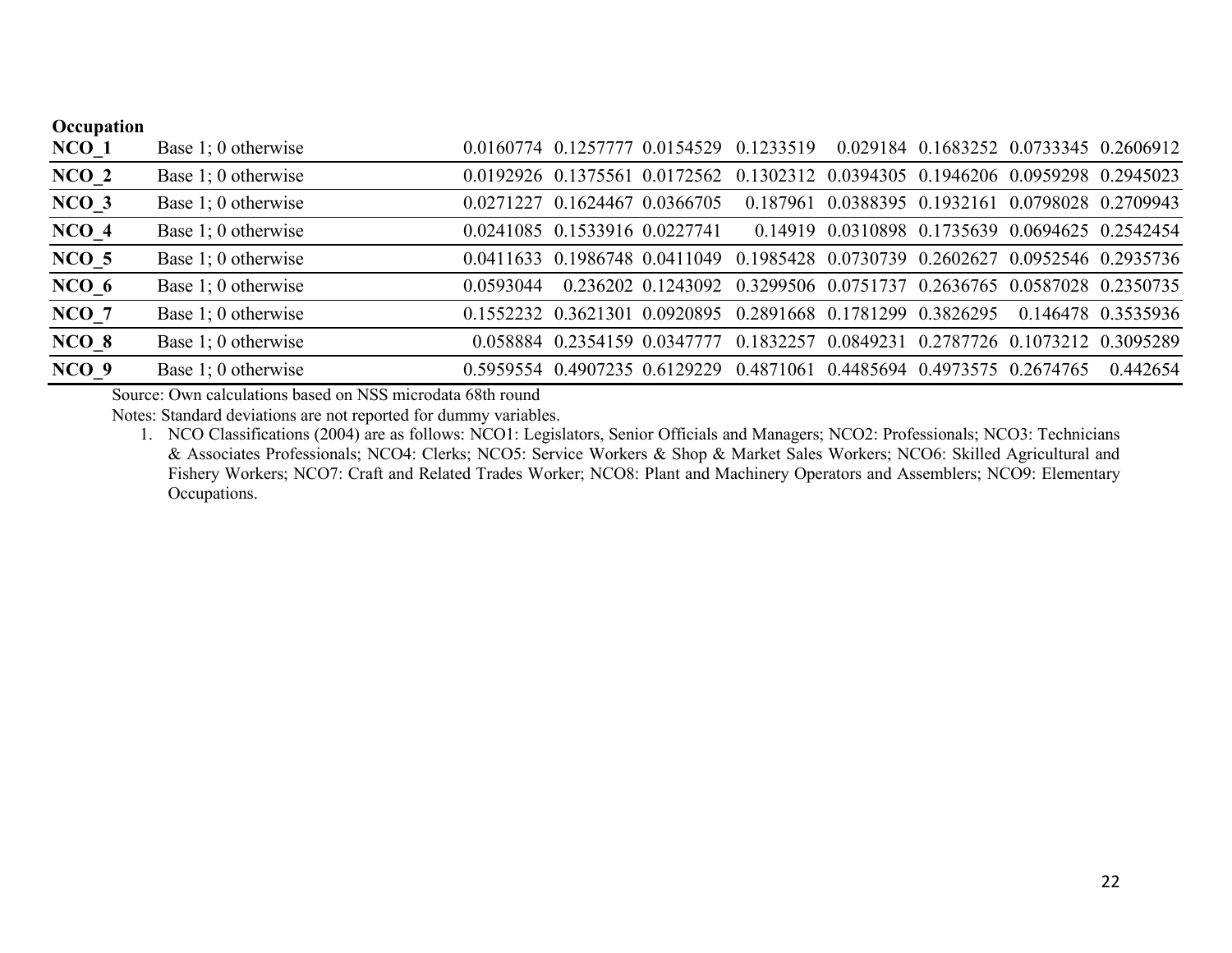## **References**

- Agrawal, T. (2013). Gender and caste-based wage discrimination in India: some recent evidence. *Journal for Labour Market Research*, *47*(4), 329–340. https://doi.org/10.1007/s12651-  $013-0152-z$
- Akita, Takahiro . (2003). Decomposing Regional Income Inequality in China and Indonesia Using Two-stage Nested Theil Decomposition Method. *Annals of Regional Science* 37(1), 55– 77.
- Allison, Paul D. (1978). Measures of Inequality. *American Sociological Review,* 43(6), 865–80
- Alvaredo, F., Chance, L., Piketty, T., Saez, E., & Zucman, G. (2018). World Inequality Report 2018. In *Wid.world*. https://wir2018.wid.world/
- Awasthi, I., Shrivastav, P., & Kumar. (2015). *Munich Personal RePEc Archive Inequalities in Economic and Educational Status in Social Groups in India: Evidences from Village Study in Uttar Pradesh*. https://mpra.ub.uni-muenchen.de/66441/1/MPRA\_paper\_66441.pdf
- Ben Jann, (2008). A Stata implementation of the Blinder-Oaxaca decomposition. No 5. *ETH Zurich Sociology Working Papers*. ETH Zurich, Chair of Sociology.
- Ben Jann, 2008. The Blinder–Oaxaca decomposition for linear regression models. *Stata Journal,*  8(4), 453-479.
- Bertrand, M., Hanna, R., & Mullainathan, S. (2010). Affirmative action in education: Evidence from engineering college admissions in India. Journal of Public Economics, 94(1-2), 16– 29. https://doi.org/10.1016/j.jpubeco.2009.11.003
- Bharti, N. (2019). *Local Level Land Inequality in India*. https://www.isid.ac.in/~epu/acegd2019/papers/NitinBharti.pdf
- Bhuyan, B., Sahoo, B. K., & Suar, D. (2018, May 23). *A Quantile Decomposition of Household's Food Security in India by Caste*. Papers.ssrn.com. https://ssrn.com/abstract=3183902
- Banerjee, B., & Knight, J. (1985). Caste discrimination in the Indian urban labour market. *Journal of Development Economics*, 17(3), 277-307.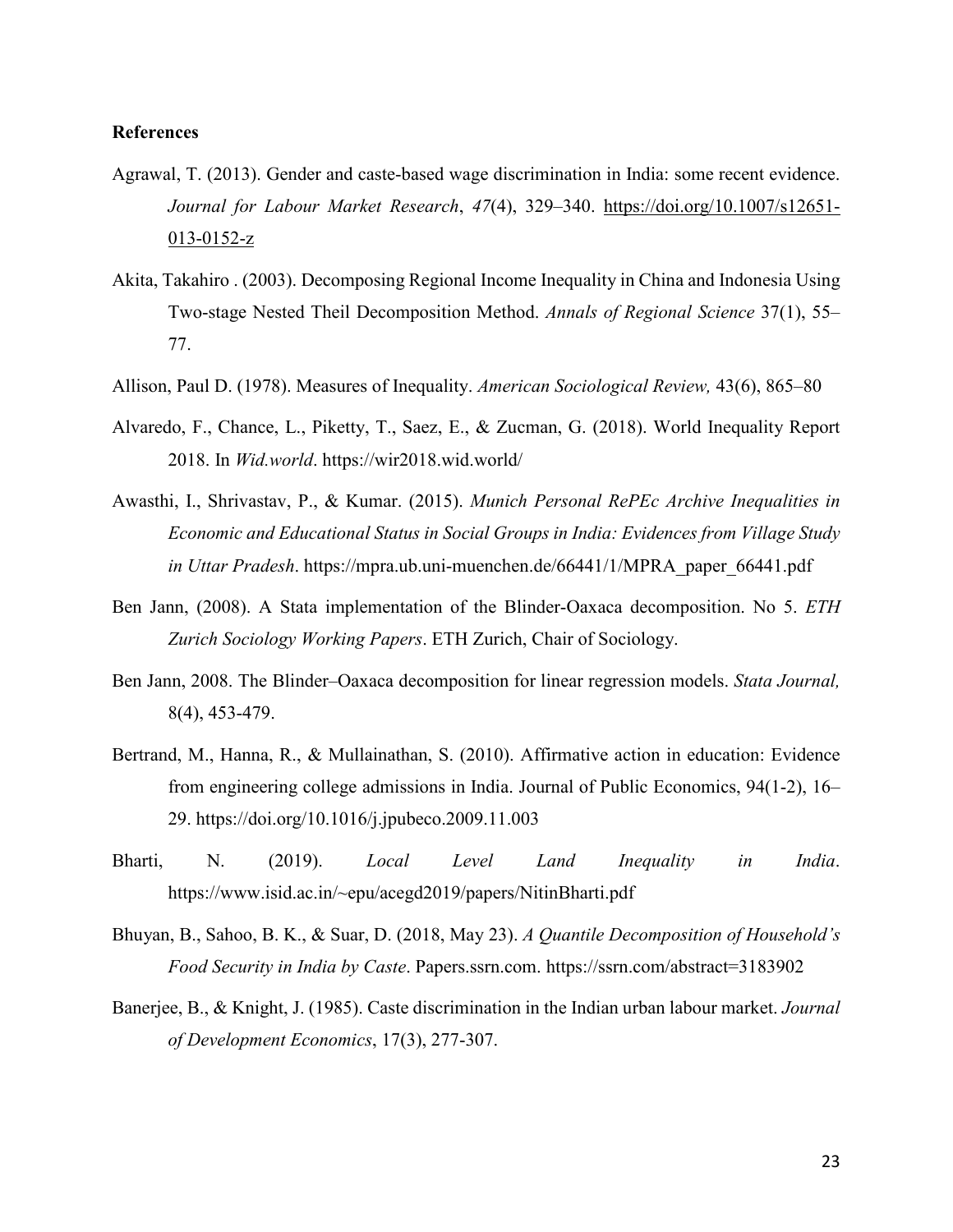- Borooah, V. K., & Iyer, S. (2005). Vidya, Veda, and Varna: The influence of religion and caste on education in rural India. *The Journal of Development Studies*, *41*(8), 1369–1404. https://doi.org/https://doi.org/10.1080/00220380500186960
- Borooah, V. K., Diwakar, D., Mishra, V. K., Naik, A. K., & Sabharwal, N. S. (2014). Caste, inequality, and poverty in India: a re-assessment. *Development Studies Research*, *1*(1), 279–294. https://doi.org/10.1080/21665095.2014.967877
- Bourguignon, F., H.G. Ferreira Francisco, and M. Menéndez, "Inequality of Opportunity in Brazil," Review of Income and Wealth, 53(4), 585-618, 2007
- Carswell, G. (2013). Dalits and local labour markets in rural India: experiences from the Tiruppur textile region in Tamil Nadu. *Transactions of the Institute of British Geographers*, *38*(2), 325–338. http://www.jstor.org/stable/24582477
- Chakraborty, N. & Majumder, A. (2016). Occupational Segregation and wage differential between males and females in India. *Sarvekshna, 100th issue*.
- Charles-Coll, Jorge A. (2011). Understanding Income Inequality: Concept, Causes and Measurement. *International Journal of Economics and Management Sciences.* 1(1), 17– 28.
- Charles, K. K., & Guryan, J. (2007). *Prejudice and The Economics of Discrimination*. National Bureau of Economic Research Working Paper Series. http://www.nber.org/papers/w13661
- Cotton, J. (1988). On decomposition of wage differentials. *Review of Economics and Statistics,* 70(2), 236 - 243.
- Das, M. B., & Dutta, P. V. (2007). Does Caste Matter for Wages in Indian Labour Market? https://conference.iza.org/conference\_files/worldb2008/dutta\_p4261.pdf
- Das, P. (2018). Wage Gap and Employment Status in Indian Labour Market. *World Journal of Applied Economics*, *4*(2), 117-134. https://doi.org/10.22440/wjae.4.2.4
- Deshpande, A. (2007). Overlapping Identities under Liberalization: Gender and Caste in India. *Economic Development and Cultural Change*, *55*(4), 735–760. https://doi.org/10.1086/516763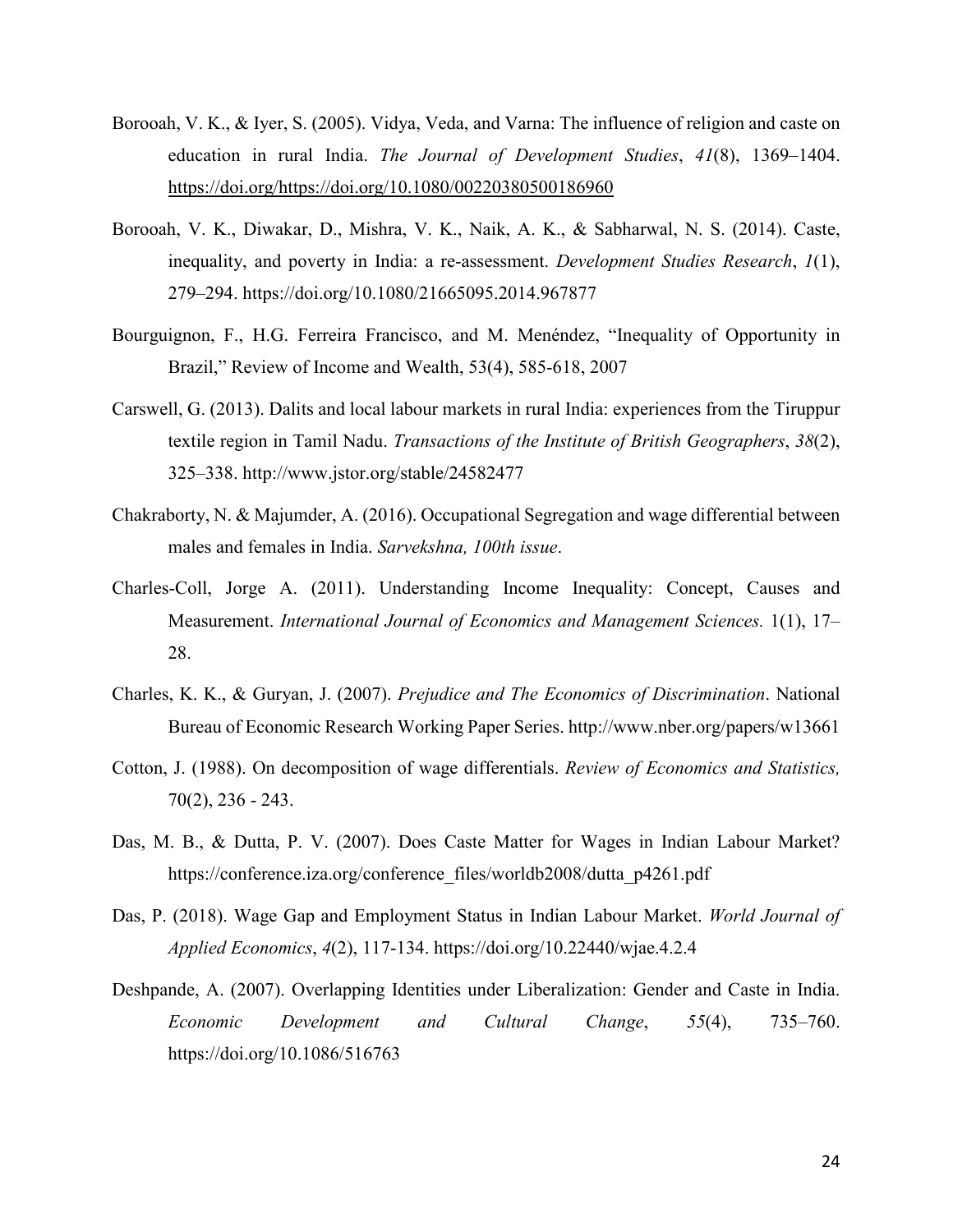- Deshpande, A., & Sharma, S. (2016). Disadvantage and discrimination in self-employment: caste gaps in earnings in Indian small businesses. *Small Business Economics*, *46*(2), 325–346.
- Faruk, A. (2019). Analysing the glass ceiling and sticky floor effects in Bangladesh: evidence, extent and elements. *SN Business & Economics*, *1*(9). https://doi.org/10.1007/s43546-021-00123-z
- Handbook on Social Welfare Statistics. (2018). *Government of India. Ministry of Social Justice & Empowerment*. Plan Division, New Delhi. Available at https://socialjustice.nic.in/
- Jann, B., & Zurich, E. (2008). *A Stata implementation of the Blinder-Oaxaca decomposition A Stata implementation of the Blinder-Oaxaca decomposition*. https://core.ac.uk/download/pdf/6442665.pdf
- Jann, B. (2008). A Stata implementation of the Blinder-Oaxaca decomposition. No 5. *ETH Zurich Sociology Working Papers*. ETH Zurich, Chair of Sociology.
- Jann, B. (2008). The Blinder–Oaxaca decomposition for linear regression models. *Stata Journal,*  8(4), 453-479
- Jann, B., & Zurich, E. (2008). A Stata implementation of the Blinder-Oaxaca decomposition. https://core.ac.uk/download/pdf/6442665.pdf
- Jenkins, Stephen P. (1995). Accounting for Inequality Trends: Decomposition Analysis for the UK. *Economica* 62(1), 29–64.
- Jenkins, Stephen P. (1999). INEQDECO: Stata Module to Calculate Inequality Indices with Decomposition by Subgroup. Revised May 26, 2008. *Statistical Software Components S366002.* Boston: Boston College Department of Economics.
- Jayadev, Arjun and Sanjay G. Reddy (2011). "Inequalities and Identities". SSRN Electronic Journal
- Karki, M., & Bohara, A. K. (2014). Evidence of Earnings Inequality Based on Caste in Nepal. *The Developing Economies*, *52*(3), 262–286. https://doi.org/10.1111/deve.12049
- Kijima, Y. (2006). Caste and Tribe Inequality: Evidence from India, 1983-1999. *Economic Development and Cultural Change*, *54*(2), 369–404.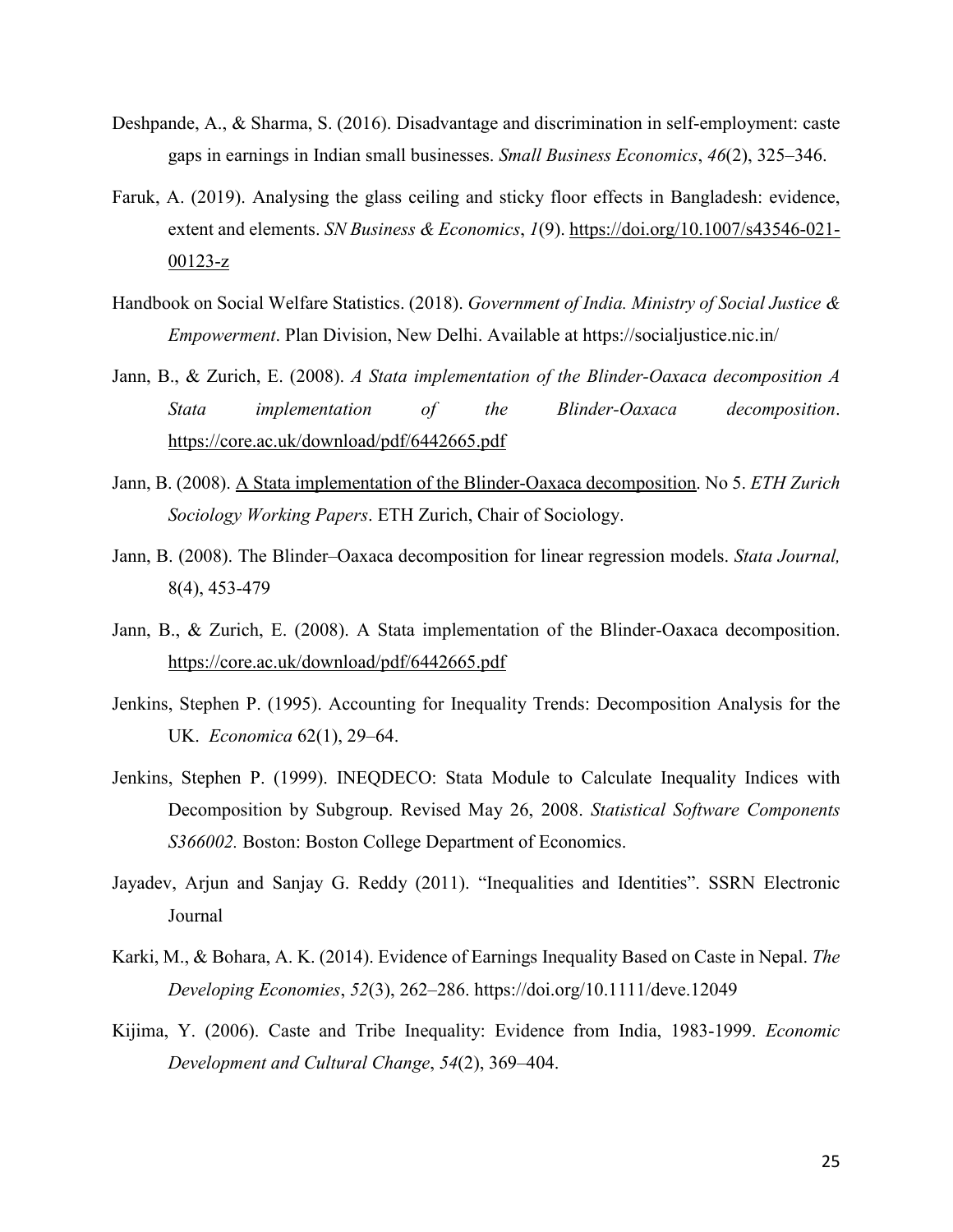- Kingdon, G. G. (1998). Does the labour market explain lower female schooling in India? *Journal of Development Studies*, *35*(1), 39–65. https://doi.org/10.1080/00220389808422554
- Klasen, S. (2018). The impact of gender inequality on economic performance in developing countries. Discussion Papers, No. 244, Georg-August-Universität Göttingen. *Courant Research Centre - Poverty, Equity and Growth (CRC-PEG)*, Göttingen
- Khanna, S. (2012). Gender Wage Discrimination in India: Glass Ceiling or Sticky Floor? *SSRN Electronic Journal*, *Working Paper No. 214*. https://doi.org/10.2139/ssrn.2115074
- Kuriakose, F., & Iyer, D. K. (2020). Job Polarisation in India: Structural Causes and Policy Implications. *The Indian Journal of Labour Economics*, *63*(2), 247–266. https://doi.org/10.1007/s41027-020-00216-7
- Kumar, M., & Pandey, S. (2021). Wage Gap Between Formal and Informal Regular Workers in India: Evidence from the National Sample Survey. *Global Journal of Emerging Market Economies*, *13*(1), 104–121. https://doi.org/10.1177/0974910121989458
- Lama, S. & Majumder, R. (2018). Gender inequality in wage and employment in Indian labour market. *Journal of Academic Research in Economics*, 10(3), 482-500.
- Liao, Tim. (2016). THEILDECO: Stata module to produce refined Theil index decomposition by group and quantile. Statistical Software Components S458187, Boston College Department of Economics.
- Mainali, R., Jafarey, S., & Montes-Rojas, G. (2016). Earnings and Caste: An Evaluation of Caste Wage Differentials in the Nepalese Labour Market. *The Journal of Development Studies*, *53*(3), 396–421. https://doi.org/10.1080/00220388.2016.1189535
- Madheswaran, S., & Singhari, S. (2016). Social exclusion and caste discrimination in public and private sectors in India: A decomposition analysis. *The Indian Journal of Labour Economics*, *59*(2), 175–201. https://doi.org/10.1007/s41027-017-0053-8
- Madheswaran, S. & Shroff, S. (2000). Education, employment and earnings for scientific and technical workforce in India: Gender issues. *Indian Journal of Labour Economics*, 43(1), 121-37.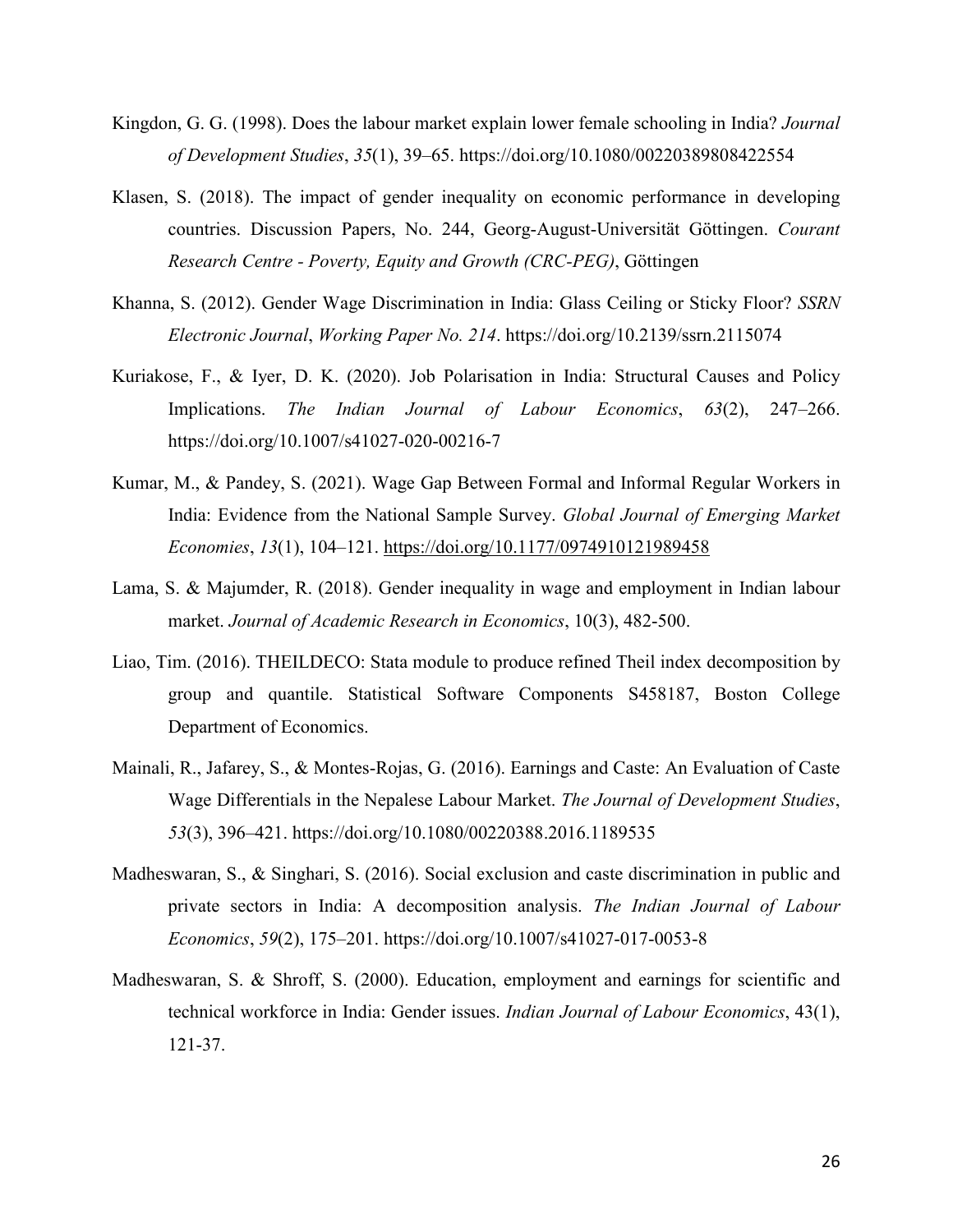- Madheswaran, S., Attewell, P. (2007). Caste discrimination in the Indian urban labour market: Evidence from the National Sample Survey. *Economic and Political Weekly*, 42(41), 4146– 4153.
- Montes-Rojas, G., Siga, L., & Mainali, R. (2017). Mean and quantile regression Oaxaca-Blinder decompositions with an application to caste discrimination. *The Journal of Economic Inequality*, 15(3), 245-255.
- Mukherjee, D., & Majumder, R. (2011). Occupational pattern, wage rates and earning disparities in India: A decomposition analysis. *Indian Economic Review*, 131-152.
- Munshi, K. (2019). Caste and the Indian Economy. *Journal of Economic Literature*, *57*(4), 781– 834. https://doi.org/10.1257/jel.20171307
- Newmark, D. (1988): Employer Discriminatory Behaviour and the Estimation of Wage Behaviour, *Journal of Human Resources*, 23, 279-95
- Oaxaca, R. (1973). Male female differentials in urban labour markets. *International Economic Review,* 14, 693-709.
- Oaxaca, R. L., & Ransom, M. R. (1994). On discrimination and the decomposition of wage differentials. *Journal of Econometrics*, *61*(1), 5–21. https://doi.org/10.1016/0304- 4076(94)90074-4
- Reza, A. G., Gupta, P., Mishra, T., & Parhi, M. (2018). Wage differential between caste groups: are younger and older cohorts different? - *LSE Research Online*. *ISSN 0264-9993*, *74*, 10– 23. https://doi.org/http://eprints.lse.ac.uk/90510/1/Arabsheibani\_\_wage-differential.pdf
- Saha, P., & Verick, S. (2016). *ILO Asia Pacific Working Paper Series: State of rural labour markets in India*. https://www.ilo.org/wcmsp5/groups/public/---asia/---ro-bangkok/---sronew delhi/documents/publication/wcms 501310.pdf
- Sangwan, N. (2020). *Greenwich Papers in Political Economy 3000 Years of Discrimination and Counting: How Caste Still Matters in the Indian Credit Sector*. https://docs.gre.ac.uk/\_\_data/assets/pdf\_file/0021/198300/Sangwan-2020-3000-Years-of-Discrimination-and-Counting.pdf